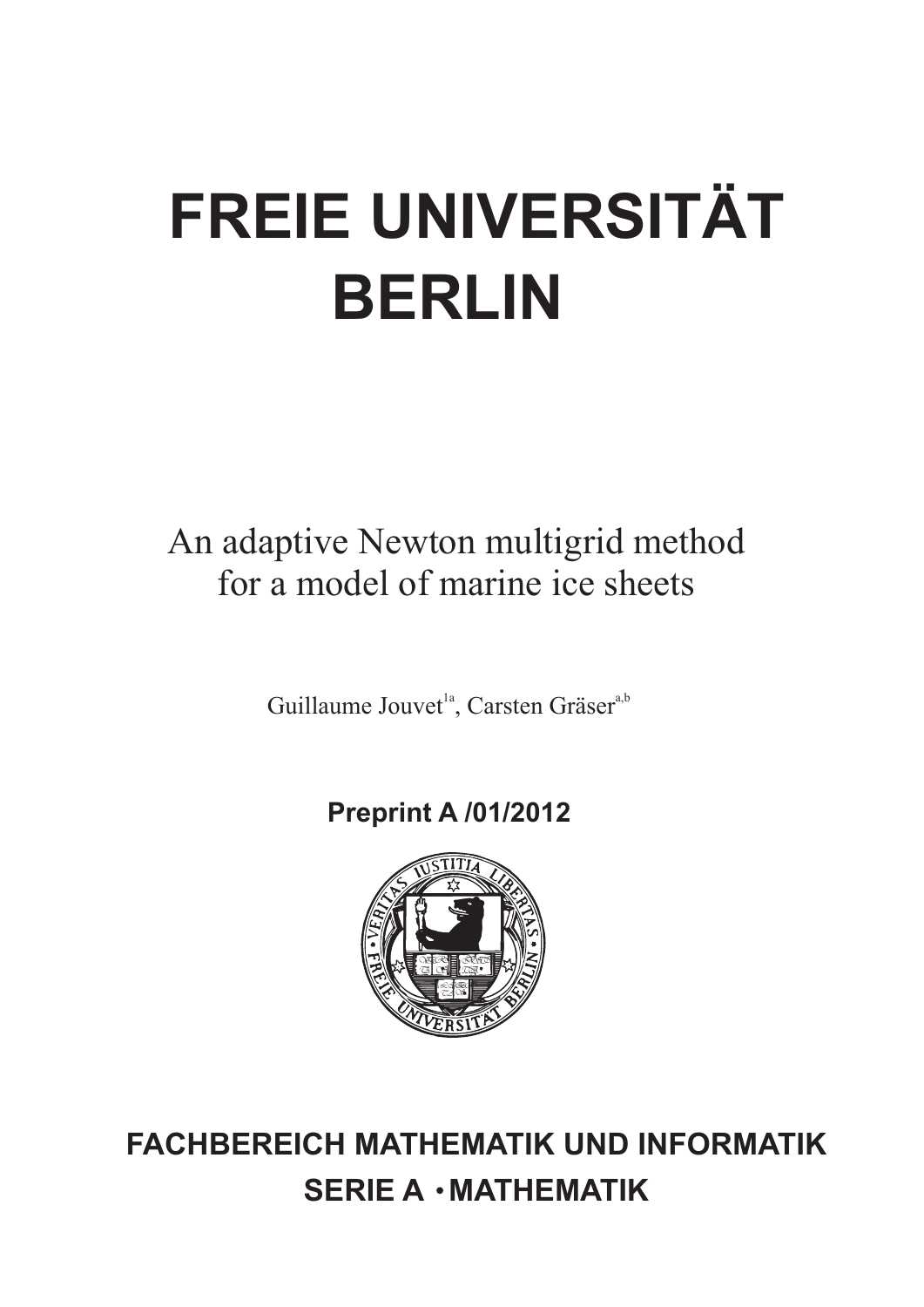### An adaptive Newton multigrid method for a model of marine ice sheets

Guillaume Jouvet<sup>1a</sup>, Carsten Gräser<sup>a,b</sup>

<sup>a</sup>Department of Mathematics and Computer Science, Freie Universität Berlin, Berlin, Germany <sup>b</sup>DFG Reseach Center Matheon, Berlin, Germany

#### Abstract

In this paper, we consider a model for the time evolution of marine ice sheets. This model combines the Shallow Ice Approximation (SIA) for the ice deformation, the Shallow Shelf Approximation (SSA) for the basal sliding and the mass conservation principle. At each time step, we solve a generalized p-Laplace minimization-type problem with obstacle (SIA), a vectorial p-Laplace minimization-type problem (SSA) and a transport equation (mass conservation). The two minimization problems are solved using a truncated nonsmooth Newton multigrid method while the transport equation is solved using a vertexcentred finite volume method. Our approach is combined to a mesh adaptive refinement procedure to face the large gradients of the solution that are expected close to the grounding line which separates the ice sheet and the ice shelf. As applications, we present some simulations of the marine ice sheet model intercomparison project MISMIP in two and three space dimensions. In particular, we test the ability of our model to reproduce a reversible grounding line after being perturbed in model parameters.

#### 1. Introduction

Warming in recent decades has caused a number of worldwide ice sheets to shrink substantially. As an example, the melting of Antarctic ice sheets has increased the global sea-level by  $\sim 0.4$  millimetres per year during 2002–2005 [\[37\]](#page-29-0). Most of this mass loss came from the West Antarctic Ice Sheet (WAIS) [\[22\]](#page-27-0). The specificity of the WAIS is that most of its bedrock is located below the sea-level. Currently, only around one fourth of the WAIS is floating. However, this ratio might increase if the layer of ice gets thinner. In such condition, the Grounding Line (GL), that separates the grounded ice sheet and the floating ice shelf, might retreat by thousands of kilometres. Moreover, GLs are well-known to control the stability of marine ice sheets since they are unstable over upwardsloping bed [\[34\]](#page-28-0). Therefore, a small change in climatic conditions might cause

 $^{1}$  Supported by the Deutsche Forschungsgemeinschaft (project KL 1806 5-1)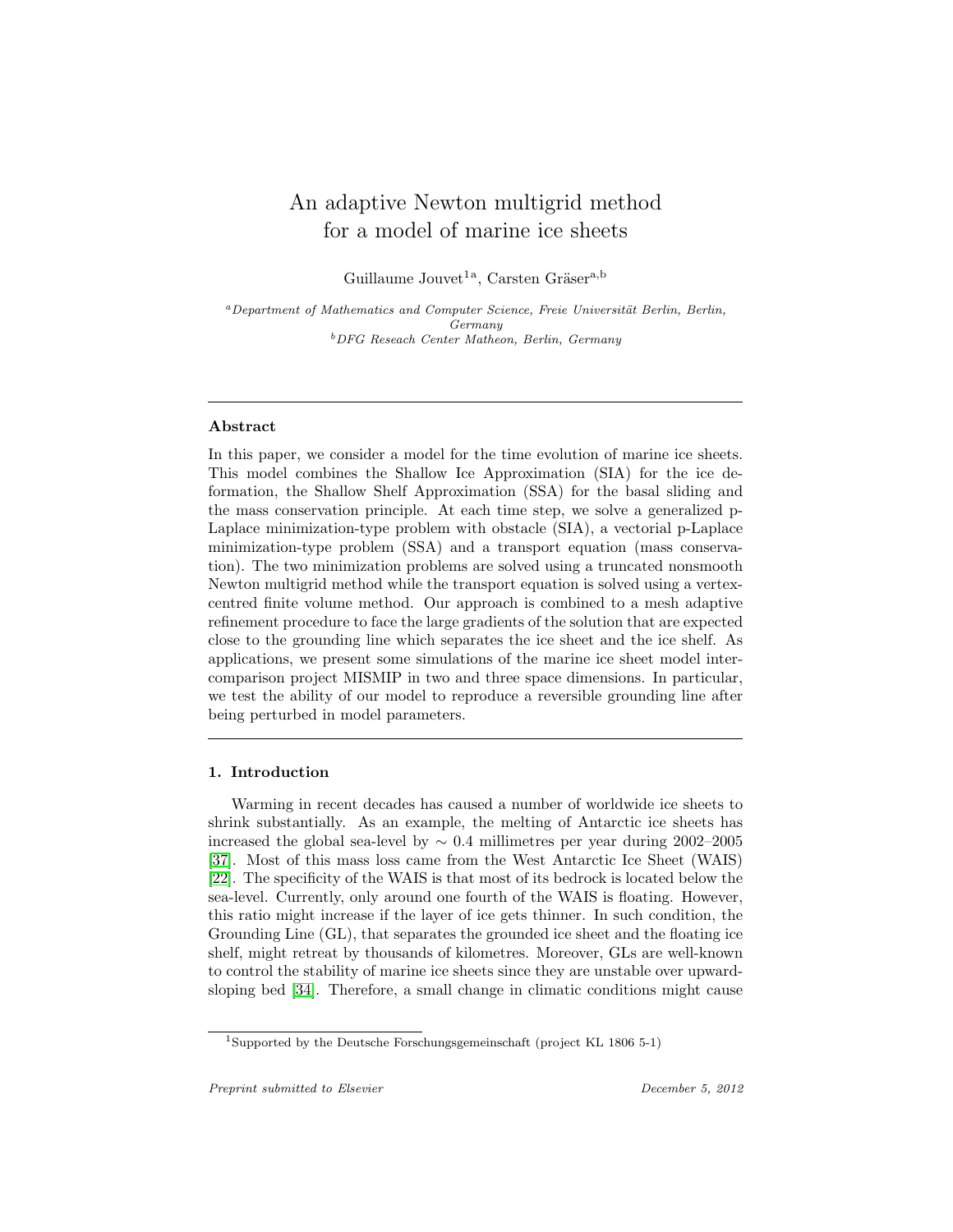the GL to move substantially with considerable changes of the entire geometry of the ice sheet.

The physics of ice sheets becomes more complex when substantial parts are floating over the sea such that the effects of water must be accounted for. Indeed, ice sheets move mainly by ice deformation while floating ice shelves move mainly by basal sliding [\[39\]](#page-29-1). In between, some narrow transition zones where both processes play significant roles exhibit sharp changes in ice velocity profiles from shear-dominant to sliding-dominant. The motion of ice is usually described by a nonlinear Stokes equation, the ice being considered as an incompressible non-Newtonian fluid [\[19\]](#page-27-1). As a boundary condition, friction on the bedrock can be described by power-type, linear-type, or Coulomb laws [\[33\]](#page-28-1) while perfect sliding occurs where ice is floating. In fact, only the vertical shear (resp. longitudinal) components of the stress tensor are significant in most of shallow ice sheets (resp. shelves) [\[39\]](#page-29-1). Simplified shallow ice models—that are mostly used by glaciologists—are derived from such observations. More precisely, simplifications occur by neglecting the terms where the small aspect ratio of ice sheets (in the order of 10<sup>-3</sup>) appears in the dimensionless Stokes equations. As a result, the "Shallow Ice Approximation" (SIA) model [\[19\]](#page-27-1) accounts only for the vertical shear. Similarly, the "Shallow Shelf Approximation" (SSA) model [\[33\]](#page-28-1) accounts for the longitudinal stresses and the friction on the bedrock. In this paper, we implement an isothermal ice sheets and ice shelves model that is based on a superposition of the SIA model and of the SSA model [\[6,](#page-26-0) [39\]](#page-29-1). Such superposition assumes that the modelling of the horizontal and the vertical ice flows can be linearly decoupled. This assumption is physically justified for most ice sheets and ice shelves [\[39\]](#page-29-1) and considerably reduces the size and the complexity of the system to solve.

In the last ten years, significant efforts were made to couple ice sheet and ice shelf models [\[7,](#page-26-1) [8,](#page-26-2) [13,](#page-27-2) [29,](#page-28-2) [34,](#page-28-0) [38,](#page-29-2) [39\]](#page-29-1). Among these contributions, one can distinguish two strategies for the numerical treatment of the GL. Since the grounded and floating domains evolve over time, one can follow the GL exactly or use an approximation. In both cases, the floating domain is determined by a geometrical criterion resulting from Archimedes principle. In the first case, we use this criterion to move the mesh together with the GL [\[7,](#page-26-1) [34\]](#page-28-0). Each domain (floating or grounded) involves a different model and a boundary condition imposes the continuity of stresses at the GL. Moving a one-dimensional mesh that corresponds to a two-dimensional ice sheet—is an easy task since the GL is a single point. However, this becomes harder with one more horizontal dimension since the GL is a curve. For this reason, we adopt the second strategy in this paper. We use a unified model for the ice sheet and for the ice shelf with an implicit description of the GL through the flotation criterion. This criterion designs which points of the mesh are in the floating part and which points are in the grounded part such that different sliding conditions can be applied. We use a heuristic adaptive local mesh refinement procedure to deal with the sharp changes in the ice flow regime that are expected close to GL [\[9\]](#page-27-3).

Existing shallow ice sheet and ice shelf models are often based on finite differences techniques [\[7,](#page-26-1) [29,](#page-28-2) [38,](#page-29-2) [39\]](#page-29-1). Such methods require structured meshes,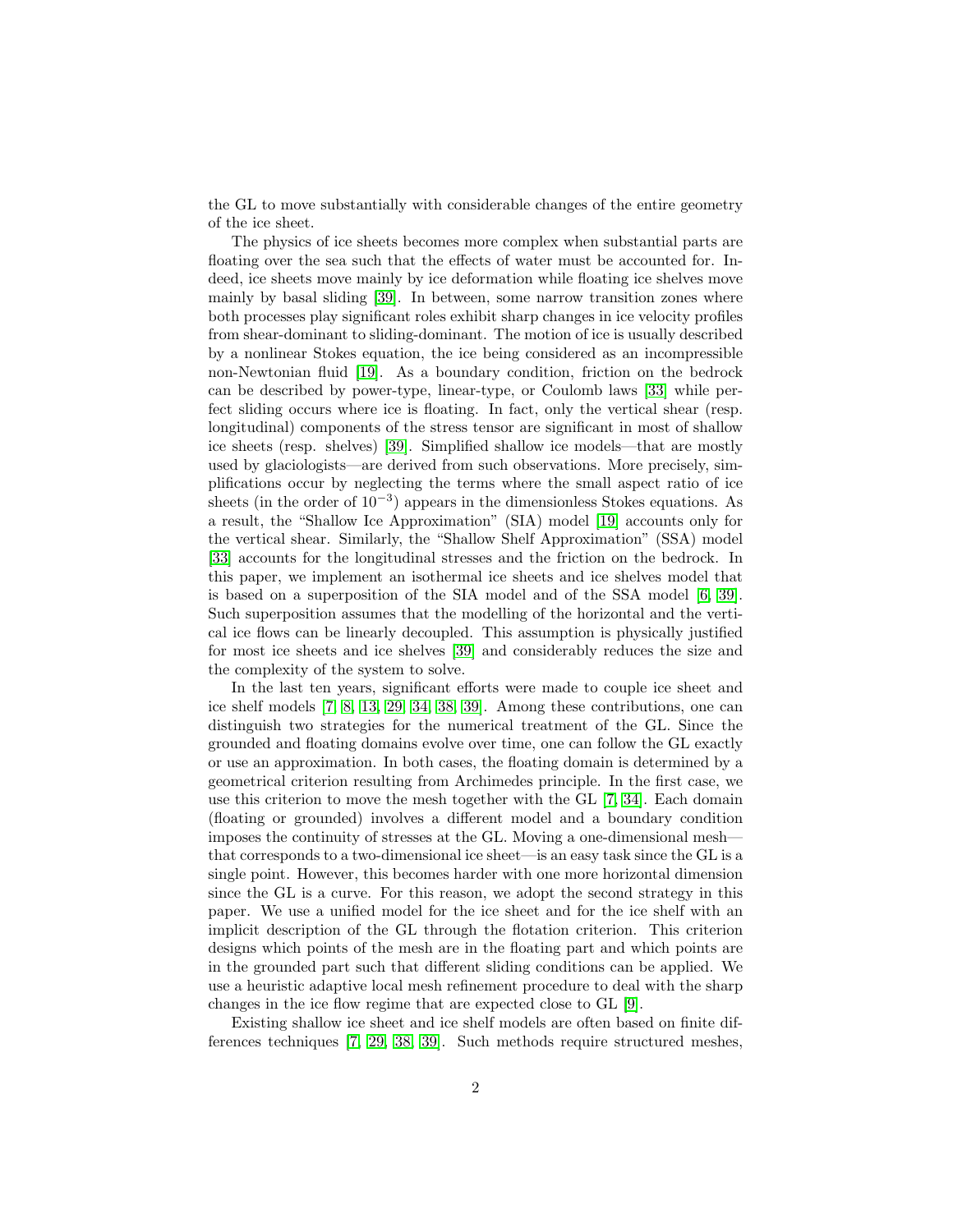such that neither moving grids nor adaptive grid techniques can be straightforwardly combined. In contrast, finite element techniques—that are used in this paper—give a greater flexibility with respect to the mesh. Finite element techniques have been used to compute the ice flows in the context of marine ice sheets with a SSA model in [\[13\]](#page-27-2) and a Stokes model in [\[8\]](#page-26-2). Following [\[24\]](#page-28-3), we use a finite element scheme for the discretization and a nonlinear relaxation scheme combined with Newton-type multigrid corrections to solve the nonlinear problems. Such approach is comparable to the one implemented in [\[5\]](#page-26-3) for a three-dimensional shallow model (called the first order approximation, see [\[4\]](#page-26-4)). The special feature of our approach is, that nonsmoothness occurring in the SIA and SSA are more efficiently treated by truncation rather than by regularisation [\[15,](#page-27-4) [16\]](#page-27-5).

In Section [2,](#page-3-0) we formulate the model for the time evolution of ice sheets and ice shelves that is based on the superposition " $SIA + SSA$ " to describe isothermal ice flows. The model consists of two coupled variational inequalities: one deriving from a scalar p-Laplace (SIA) obstacle problem with a convection term and one deriving from a vectorial  $p$ -Laplace (SSA). In Section [3,](#page-8-0) we reformulate both p-Laplace problems as minimization problems and approximate them using the "Truncated Nonsmooth Newton MultiGrid" (TNMMG) method [\[15,](#page-27-4) [16\]](#page-27-5). A vertex-centred finite volume method is advocated to solve the convection part of the model. In Section [4,](#page-15-0) we apply our method to the test problems proposed by the Marine Ice Sheet Model Inter-comparison Project (MISMIP) in two- and three-dimensions [\[30,](#page-28-4) [31\]](#page-28-5). In particular, we discuss the effects of the adaptive mesh procedure on the reversibility of the GL under some perturbations in the ice flow and sliding parameters.

#### <span id="page-3-0"></span>2. Model

In the following we describe two- and three-dimensional ice sheet models starting with the latter. For the three-dimensional model  $(d = 3)$ , the ice sheet extends over a two-dimensional horizontal domain contained in  $\Omega \subset \mathbb{R}^2$ . Its height and all other quantities will be described as functions over  $\Omega$ . If we assume that the three-dimensional ice sheet is constant in one horizontal direction y, we can describe it on a single vertical section at  $y = 0$ , leading to a two-dimensional ice sheet model  $(d = 2)$ , see Fig. [1.](#page-4-0) In this model the ice sheet extends over a one-dimensional horizontal domain contained in  $\Omega \subset \mathbb{R}$  that is orthogonal to the direction y of constant shape. Although such ice sheet is not physical, it is useful for the sake of understanding.

In any case we assume that  $\Omega \subset \mathbb{R}^{d-1}$  is an open set (a segment if  $d = 2$  or a rectangle if  $d = 3$ ) that represents the horizontal support of the ice sheet. The d-dimensional volume of grounded or floating ice is then contained in  $\Omega \times \mathbb{R}$  and described by functions over  $\Omega$ . We denote the horizontal coordinates by  $\mathbf{x} \in \Omega$ with  $\mathbf{x} = (x, y)$  for  $d = 3$  and  $\mathbf{x} = x$  for  $d = 2$  and the vertical coordinate by z.

In this paper  $\nabla = \nabla_{\mathbf{x}}$ ,  $\nabla = \nabla_{\mathbf{x}}$  denote gradient and divergence, respectively, in the horizontal variables **x**. Let  $[0, T]$  be a time interval, with  $T > 0$ . We suppose a fixed bedrock described by the elevation function  $z = b(\mathbf{x})$  in  $\Omega$ ,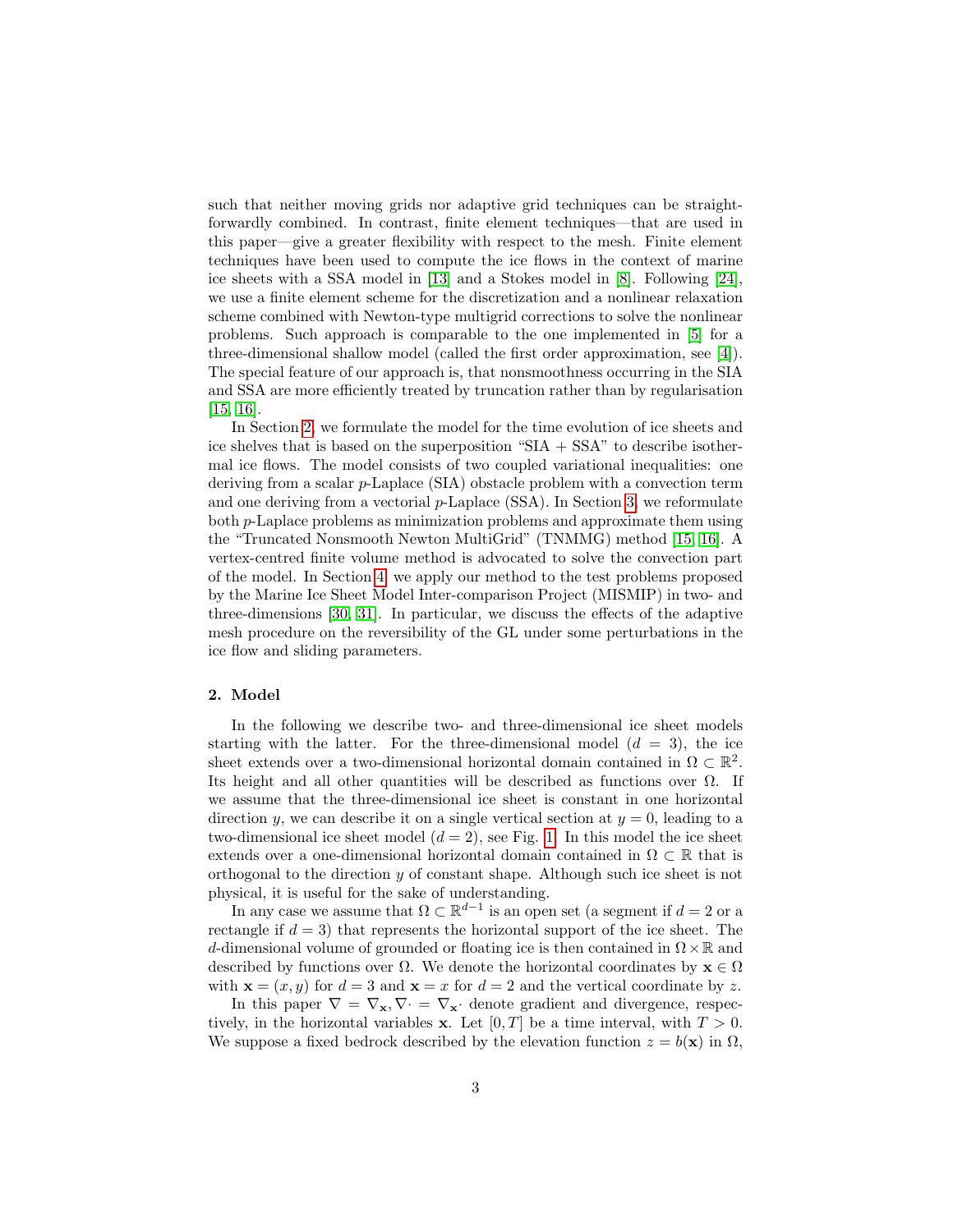and we denote by  $l = l(\mathbf{x}, t)$  and  $s(\mathbf{x}, t)$  the elevation of the lower and upper ice surfaces at time  $t$  and abscissa  $x$ , respectively. Obviously, the inequality  $b(\mathbf{x}) \leq l(\mathbf{x}, t) \leq s(\mathbf{x}, t)$  holds for all  $\mathbf{x} \in \Omega$  and all  $t \in [0, T]$ ,  $b = l$  where ice is grounded,  $l > b$  where ice is floating and  $l = s$  outside the ice domain  $\Omega$ , see Fig. [1.](#page-4-0) We denote by  $h = s - l$  the ice thickness function. In our model, s, l and h are continuous functions over  $\Omega$  such that ice–water vertical cliffs are only allowed at the boundaries of  $\Omega$ .



<span id="page-4-0"></span>Figure 1: Vertical section of a system ice sheet/shelf with notations.

#### 2.1. Shelf floatation

The floatation of ice is driven by Archimedes principle. Call  $g$  the acceleration of gravity,  $\rho$  and  $\rho_w$  the densities of ice and water, respectively. At any point **x** such that  $h(\mathbf{x}) > 0$ , if the buoyancy  $-\rho_wgb(\mathbf{x})$  exceeds the force exerted by ice  $\rho gh(\mathbf{x})$ , then ice is floating, otherwise ice is grounded. Moreover, when ice is floating, the thickness of the rising part is  $(1 - (\rho/\rho_w))$  of the total ice thickness. The application of Archimedes principle can be summarized by the relation

<span id="page-4-1"></span>
$$
l = \max\left\{b, -\frac{\rho}{\rho_w}h\right\}.
$$
 (1)

The set of points **x** satisfying  $b(\mathbf{x}) + \frac{\rho}{\rho_w}h(\mathbf{x}) = 0$  is the so-called "Grounding Line" (GL), which delimits the grounded and floating parts.

#### 2.2. Velocity field

Following [\[6\]](#page-26-0), the horizontal velocity field  $\mathbf{u}_{TOT}(\mathbf{x}, z, t) \in \mathbb{R}^{d-1}$  of any ice particle in the ice domain  $\{(\mathbf{x}, z) \in \Omega \times \mathbb{R}, l(\mathbf{x}) \leq z \leq s(\mathbf{x})\}$  is the sum of a constant in z component  $\mathbf{u}_{SSA}$  and a non constant component  $\mathbf{u}_{SIA}$  [\[39\]](#page-29-1)

<span id="page-4-2"></span>
$$
\mathbf{u}_{TOT} = \mathbf{u}_{SIA} + \mathbf{u}_{SSA}.\tag{2}
$$

Here,  $\mathbf{u}_{SIA}(\mathbf{x}, z, t) \in \mathbb{R}^{d-1}$  is the horizontal velocity resulting from ice shearing which is described by the "Shallow Ice Approximation" (SIA), while  $\mathbf{u}_{SSA}(\mathbf{x}, t) \in$  $\mathbb{R}^{d-1}$  (also called **u**) is the horizontal velocity induced by longitudinal stresses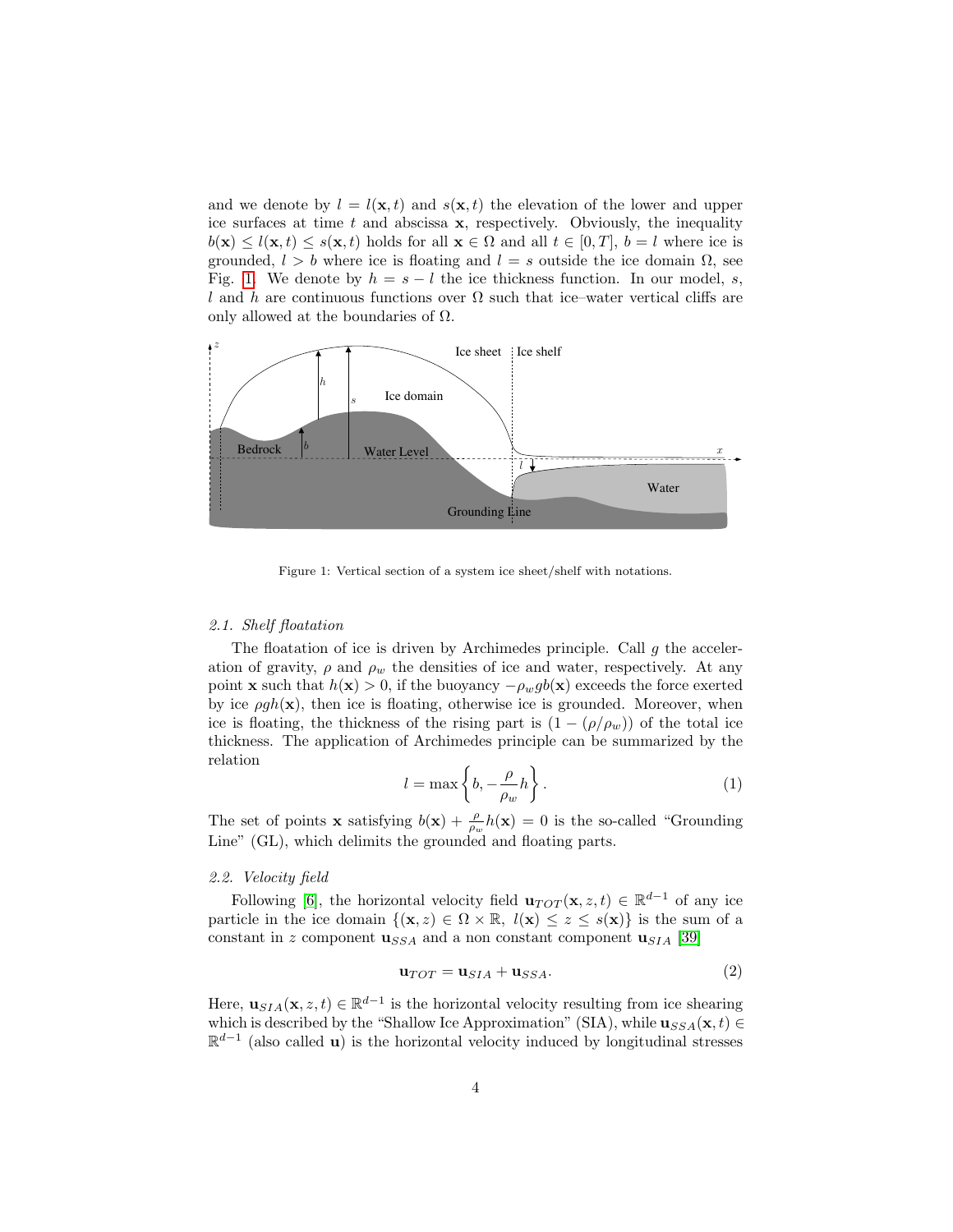which is described by the "Shallow Shelf Approximation" (SSA). The SIA and the SSA models are described in detail in Section [2.4](#page-5-0) and [2.5,](#page-6-0) respectively. The vertical component of the velocity (never computed later) can be determined by using the incompressibility of ice. Where there is no ice  $(h = 0)$ ,  $\mathbf{u}_{TOT}$ ,  $\mathbf{u}_{SIA}$ , and  $\mathbf{u}_{SSA}$  are arbitrarily set to zero. To simplify the presentation, we assume in Sections [2](#page-3-0) and [3](#page-8-0) no ice inflows at the domain boundary  $\partial\Omega$ .

#### 2.3. Mass conservation

The mass conservation principle in a vertical column of ice can be written as [\[19,](#page-27-1) [28\]](#page-28-6)

<span id="page-5-1"></span>
$$
\frac{\partial h}{\partial t} + \nabla \cdot \mathbf{q}_{TOT} = a,\tag{3}
$$

where  $a = a(\mathbf{x})$  is the yearly-averaged positive or negative external ice mass balance due to melting and solid precipitation, and

<span id="page-5-2"></span>
$$
\mathbf{q}_{TOT} := \int_l^s \mathbf{u}_{TOT}(z) dz = \int_l^s \mathbf{u}_{SIA}(z) dz + h \mathbf{u}_{SSA} =: \mathbf{q}_{SIA} + \mathbf{q}_{SSA}
$$
 (4)

defines the total horizontal ice flux that can be split into  $q_{SIA}$  and  $q_{SSA}$  which derive from  $\mathbf{u}_{SIA}$  and  $\mathbf{u}_{SSA}$ , respectively. Equation [\(3\)](#page-5-1) says that the variation of ice thickness plus the divergence of the ice flux equals the external ice mass balance.

For simplicity, we assume that  $a > 0$  where  $b < 0$  such that there is always some ice over water. This assumption ensures that no ice–water cliff can appear outside the boundaries of the domain. By this assumption, we do not need to include a calving model for the erosion of the ice shelf margins.

#### <span id="page-5-0"></span>2.4. Shallow Ice Approximation (SIA)

The isothermal SIA model describes the velocity profile  $\mathbf{u}_{SIA}$  as a function of the ice thickness  $h$ , the vertical component  $z$ , the surface elevation  $s$  and its gradient  $\nabla s$  [\[19,](#page-27-1) [28\]](#page-28-6):

<span id="page-5-3"></span>
$$
\mathbf{u}_{SIA}(\mathbf{x}, z, t) = -(2A/p)(\rho g)^{p-1} \left[ h^p - (s-z)^p \right] |\nabla s|^{p-2} \nabla s,
$$
 (5)

where  $A > 0$  is the ice softness, p is a constant exponent linked to Glen's exponent  $\bar{n}$  by the relation  $p = \bar{n} + 1$  and  $||$  denotes the Euclidean norm. The most realistic value for  $\bar{n}$  is found empirically close to 3 [\[28\]](#page-28-6), consequently we assume  $p > 2$ . Using [\(4\)](#page-5-2) and [\(5\)](#page-5-3), the contribution of the SIA component to the horizontal ice flux is

<span id="page-5-4"></span>
$$
\mathbf{q}_{SIA} = \int_{l}^{s} \mathbf{u}_{SIA}(z) dz = -\Gamma h^{p+1} |\nabla s|^{p-2} \nabla s,\tag{6}
$$

where  $\Gamma = 2A(\rho g)^{p-1}/(p+1) > 0$ . Equations [\(3\)](#page-5-1), [\(4\)](#page-5-2), and [\(6\)](#page-5-4) yield a single partial differential equation for the surface elevation  $h$ :

<span id="page-5-5"></span>
$$
\frac{\partial h}{\partial t} - \Gamma \nabla \cdot \left( h^{p+1} |\nabla (h+l)|^{p-2} \nabla (h+l) \right) + \nabla \cdot (h \mathbf{u}_{SSA}) = a. \tag{7}
$$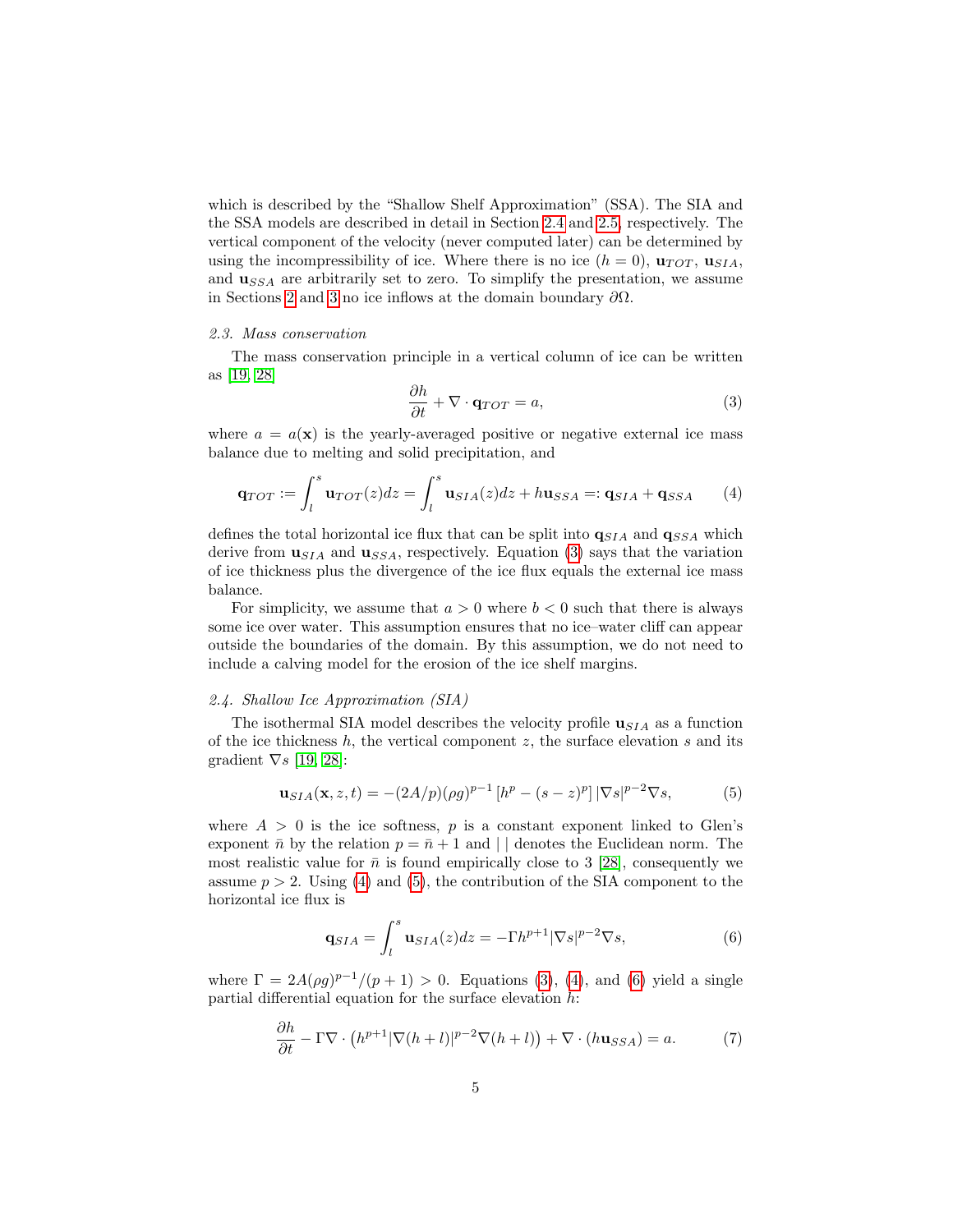Note that  $h \geq 0$  on  $\Omega$  and equation [\(7\)](#page-5-5) acts only over  $\Omega_+ := {\mathbf{x} \in \Omega, h(\mathbf{x}) > 0}.$ Clearly,  $h(\mathbf{x}) = 0$  if  $\mathbf{x} \in \Omega \cap \partial \Omega_+$  since h is continuous over  $\Omega$ . Otherwise, we impose

$$
\nabla s \cdot \mathbf{n} = 0, \quad \text{on } \partial\Omega \cap \partial\Omega_+, \tag{8}
$$

such that, from  $(6)$ , we have

<span id="page-6-3"></span><span id="page-6-2"></span><span id="page-6-1"></span>
$$
\mathbf{q}_{SIA} \cdot \mathbf{n} = 0, \quad \text{on } \partial \Omega_+.
$$
 (9)

Moreover, one can easily show [\[23\]](#page-27-6) that

$$
\mathbf{q}_{SIA} = \mathbf{0}, \quad \text{and} \quad a \le 0, \quad \text{on } \Omega \setminus \Omega_+.
$$
 (10)

Following [\[23\]](#page-27-6), equation [\(7\)](#page-5-5) takes the form of an obstacle problem which incorporates the free-boundary constraint through the condition  $h \geq 0$ . From [\(7\)](#page-5-5), [\(9\)](#page-6-1), [\(10\)](#page-6-2) and Gauss theorem, the corresponding variational inequality writes [\[23\]](#page-27-6): for each  $t \in [0, T]$ , we find  $h(t) \geq 0$  such that, for all  $\varphi \geq 0$ ,

$$
\int_{\Omega} \frac{\partial h}{\partial t} (\varphi - h) dV + \Gamma \int_{\Omega} h^{p+2} |\nabla h + \nabla l|^{p-2} (\nabla h + \nabla l) \cdot \nabla (\varphi - h) dV + \int_{\Omega} \nabla \cdot (h \mathbf{u}_{SSA}) (\varphi - h) dV \ge \int_{\Omega} a(\varphi - h) dV.
$$
 (11)

Advantageously, the formulation [\(11\)](#page-6-3) does not involve the unknown boundary of the ice domain  $\{x \in \Omega; h(x) > 0\}.$ 

#### <span id="page-6-0"></span>2.5. Shallow Shelf Approximation (SSA)

In the isothermal SSA model, the driving basal stress is partly balanced by the longitudinal stress (dominant at floating parts) and by the local stress at the base (dominant at grounding parts). More precisely,  $\mathbf{u}_{SSA} = \mathbf{u}(\mathbf{x}, t)$  is determined by [\[33\]](#page-28-1)

$$
-A^{1-q} \nabla \cdot \left( h \left| D(\mathbf{u}) \right|_{*}^{q-2} \left[ D(\mathbf{u}) + \text{tr}(D(\mathbf{u})) I \right] \right)
$$
  
+C|\mathbf{u}|^{m-1} \mathbf{u} \times \mathbf{1}\_{G(h)} = -\rho gh \nabla s, \quad \text{if } |\mathbf{u}| > 0, \quad (12)  

$$
\mathbf{u} = 0, \qquad \text{else,} \quad (13)
$$

where  $q = p/(p-1) \in (1, 2)$  is the conjugate exponent to p,  $\mathbf{1}_{G(h)}$  is a bi-valued function equal to one in the grounded part

$$
G(h) := \{ \mathbf{x} \in \Omega, \quad b(\mathbf{x}) + (\rho/\rho_w)h(\mathbf{x}, \cdot) > 0, \quad h(\mathbf{x}, \cdot) > 0 \},\tag{14}
$$

and to zero outside  $G(h)$ ,  $D(\mathbf{u}) := \frac{1}{2} (\nabla \mathbf{u} + \nabla \mathbf{u}^t)$  denotes the strain-rate of  $\mathbf{u}$ , tr is the trace operator, I the identity second order tensor and  $|\cdot|_*$  denotes the norm  $|X|_* := \sqrt{(X, X)_*}$  associated with the scalar product defined by

<span id="page-6-5"></span><span id="page-6-4"></span>
$$
(X,Y)_* := \frac{1}{2} (\text{tr}(XY) + \text{tr}(X)\text{tr}(Y)).
$$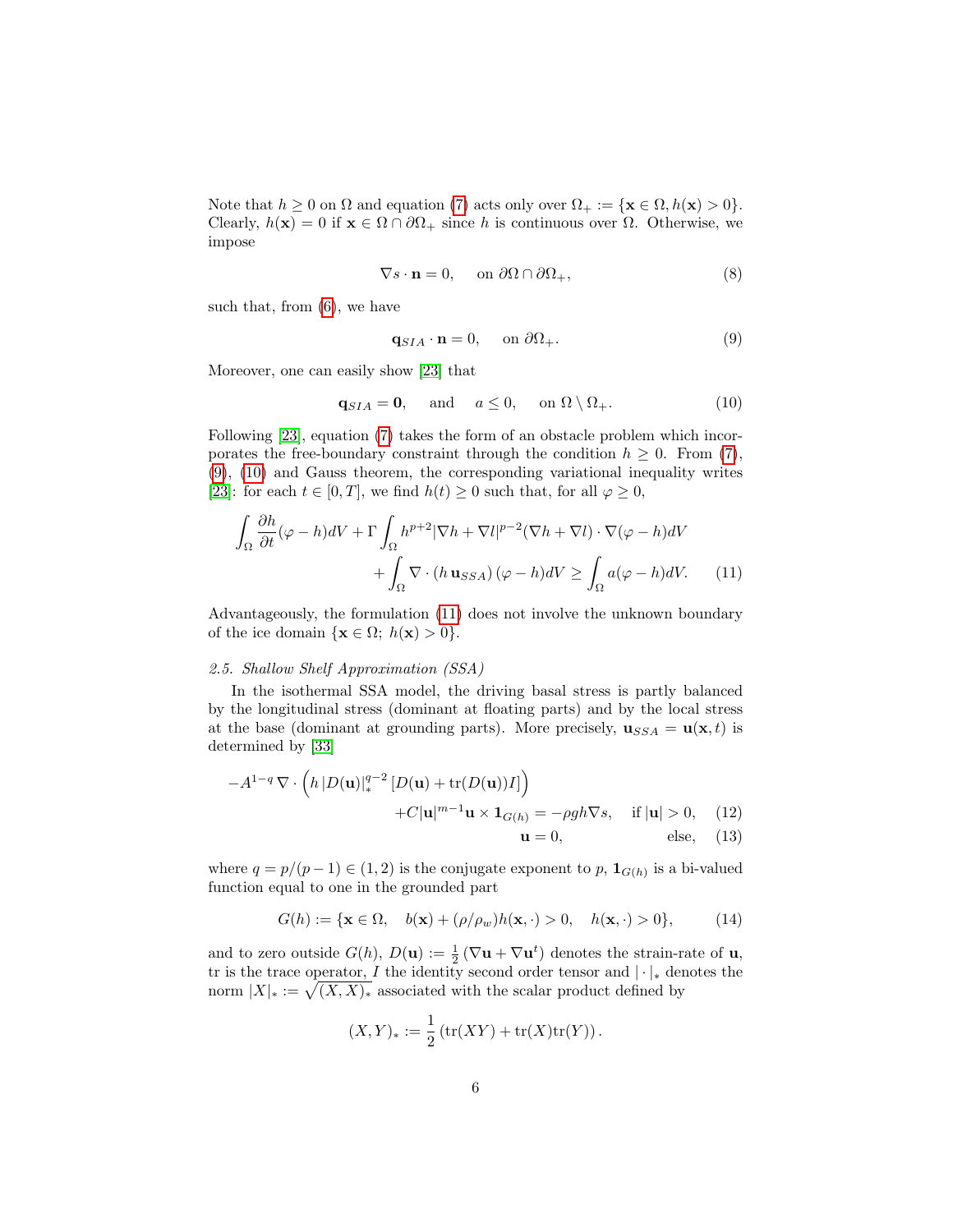Here,  $m \geq 0$  is a given parameter and  $C = C(\mathbf{x}) > 0$  is a prescribed bed yield stress. The term  $\mathbf{1}_{G(h)}$  in equation [\(12\)](#page-6-4) vanishes outside  $G(h)$  since no basal shear stress occurs under the ice shelf. Heuristically, the first term in [\(12\)](#page-6-4) represents the longitudinal stresses, the second term represents the friction on the bedrock and the right-hand-side represents the gravitational driving force. The case  $m = 0$  corresponds to the "plastic" Coulomb-type law in [\[35\]](#page-28-7). Note that if  $A = 0$ ,  $m > 0$ , and without shelf, equation [\(12\)](#page-6-4) can be rewritten as  $\mathbf{u} =$  $-\frac{1}{C}(\rho gh|\nabla s|)^{1/m}$  corresponding to Wertman's local sliding law [\[19\]](#page-27-1). Conditions on the boundary  $\partial\Omega$  change if there is still ice on this boundary, if this ice is floating, grounded above or below sea level [\[33,](#page-28-1) [39\]](#page-29-1). However, such boundary conditions can be written in a unified way:

<span id="page-7-0"></span>
$$
A^{1-q}h|D(\mathbf{u})|_{*}^{q-2}[D(\mathbf{u}) + \text{tr}(D(\mathbf{u}))I] \cdot \mathbf{n} = \underbrace{\frac{1}{2}\rho g\left(h^2 - \frac{\rho_w}{\rho}[\min\{l, 0\}]^2\right)\mathbf{n}}_{:=\mathbf{F}(h)}, \tag{15}
$$

where l is defined by [\(1\)](#page-4-1). Three cases might occur on the boundary  $\partial\Omega$  in equation [\(15\)](#page-7-0):

- i) Ice is grounded above sea level, then  $\mathbf{F}(h) = \frac{1}{2}\rho gh^2 \mathbf{n}$ .
- ii) Ice is grounded below sea level, then  $\mathbf{F}(h) = \frac{1}{2}\rho g(h^2 \frac{\rho_w}{\rho}b^2)\mathbf{n}$ .
- iii) Ice is floating, then  $\mathbf{F}(h) = \frac{1}{2}\rho g h^2 (1 \frac{\rho}{\rho_w}) \mathbf{n}$ .

Clearly, if there is no ice  $(h = 0)$ , then  $F(h) = 0$ . The case i) almost never appears in reality, since vertical ice cliffs are most of the time induced by the presence of water and calving processes. In the other cases, condition [\(15\)](#page-7-0) says that the outward pressure of ice is partially balanced by the hydrostatic sea water pressure [\[33\]](#page-28-1).

Equation [\(12\)](#page-6-4) with boundary condition [\(15\)](#page-7-0) can be reformulated as the variational inequality [\[33\]](#page-28-1)

<span id="page-7-1"></span>
$$
A^{1-q} \int_{\Omega} h|D(\mathbf{u})|_{*}^{q-2} (D(\mathbf{u}), D(\mathbf{v}-\mathbf{u}))_{*} dV + \frac{1}{m+1} \int_{G(h)} C(|\mathbf{v}|^{m+1} - |\mathbf{u}|^{m+1}) dV
$$

$$
+ \rho g \int_{\Omega} h \nabla s \cdot (\mathbf{v} - \mathbf{u}) dV - \int_{\partial \Omega} \mathbf{F}(h) \cdot (\mathbf{v} - \mathbf{u}) dS \ge 0,
$$
(16)

where  $\bf{v}$  is a test function. Like [\(11\)](#page-6-3), the variational inequality [\(16\)](#page-7-1) is attractive since it does not involve the boundary of the ice domain  $\{x \in \Omega: h(x) > 0\}$ . When  $m > 0$ , the inequality [\(16\)](#page-7-1) can be actually rewritten as a variational equality [\[35\]](#page-28-7).

#### 2.6. Whole problem

For a given initial condition  $h(\cdot, 0) = h_0(\cdot)$ , our goal is to find  $h(\cdot, t)$  and  $\mathbf{u}(\cdot,t)$  that solve the system of equations [\(11\)](#page-6-3) [\(16\)](#page-7-1) for  $t \in [0,T]$ . The next section is dedicated to the approximation of solutions for this system.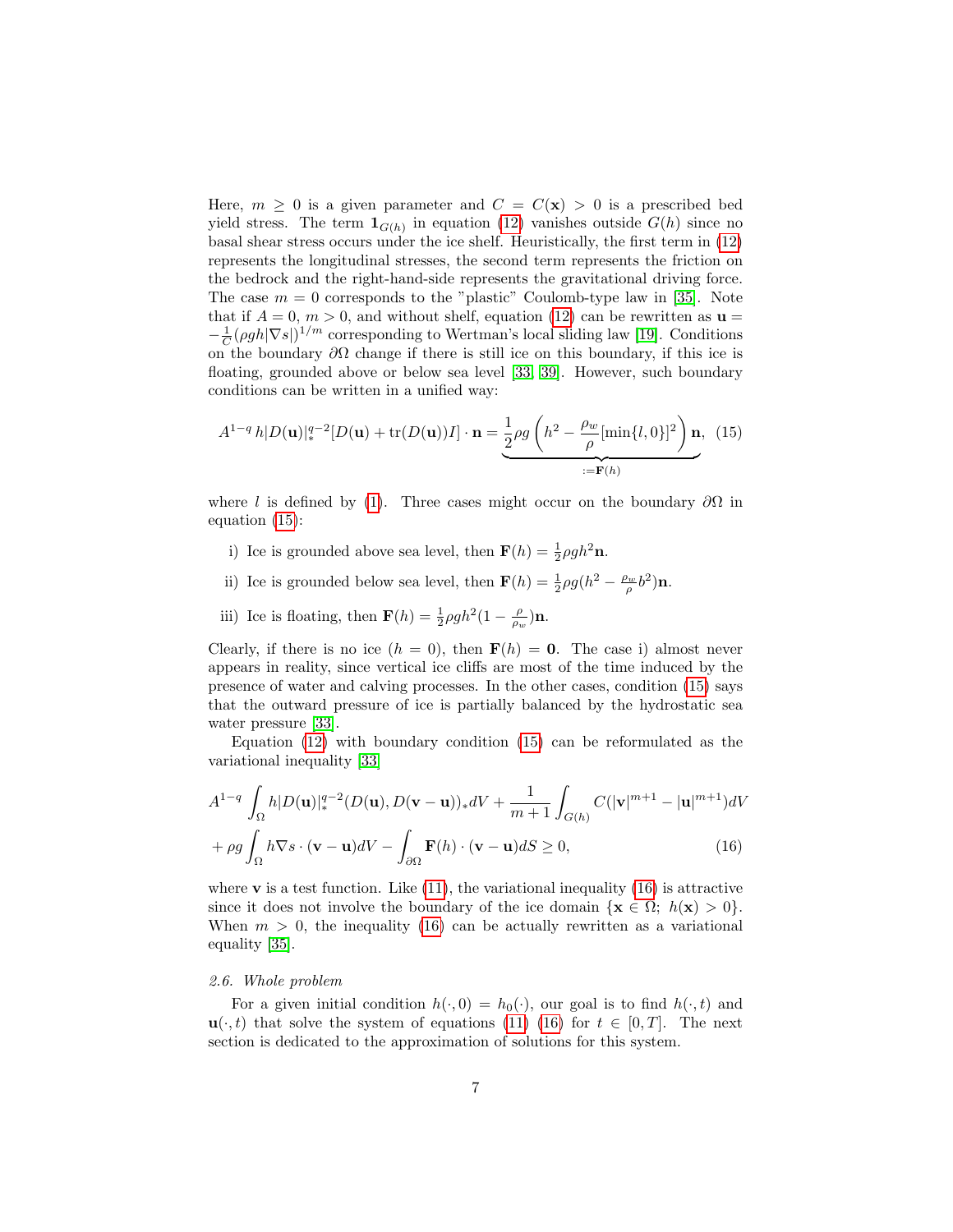#### <span id="page-8-0"></span>3. Approximations

#### 3.1. Time approximation

Let  $N > 0$  be given, and  $[t_0, ..., t_{N+1}]$  be a time discretization of  $[0, T]$  with time steps  $\tau_n = t_{n+1} - t_n$ ,  $n = 0, 1, ..., N$ . Let us denote by  $h_n$ ,  $l_n$ ,  $s_n$ ,  $u_n$  some time approximations of  $h(t_n)$ ,  $l(t_n)$ ,  $s(t_n)$  and  $\mathbf{u}(t_n)$  for all  $n = 0, 1, ..., N + 1$ .

First we note that the variational inequality [\(16\)](#page-7-1) for the SSA part can be rewritten as a minimization problem [\[33\]](#page-28-1) (step I below). The variational inequality [\(11\)](#page-6-3) for the SIA part is derived from a nonlinear diffusion–advection equation [\(7\)](#page-5-5) that is expected to be advection-dominated on the floating part and diffusion-dominated on the grounded part. Operator splitting techniques [\[12,](#page-27-7) chapter 2] for solving [\(11\)](#page-6-3) are used to decouple the advection operator from the diffusion operator. A first order operator splitting corresponds to solving the equation, first without diffusion with appropriate initial conditions and second without the advection term and source terms. Using this operator splitting for a semi-implicit discretisation of [\(11\)](#page-6-3) leads to a transport problem (step II below) and a variational inequality that can also be written as a minimization problem [\[23\]](#page-27-6) (step III below). Finally, assuming  $h_n$  known for some n, the three steps below describe how to compute  $h_{n+1}$ .

Step I: Find  $\mathbf{u}_n$  that minimizes

$$
\mathcal{J}_{SSA}(\mathbf{v}) := \frac{2A^{1-q}}{q} \int_{\Omega} h_n |D(\mathbf{v})|_*^q dV + \frac{1}{m+1} \int_{G(h_n)} C |\mathbf{v}|^{m+1} dV
$$

$$
+ \rho g \int_{\Omega} h_n \nabla s_n \cdot \mathbf{v} dV - \int_{\partial \Omega} \mathbf{F}(h_n) \cdot \mathbf{v} dS, \tag{17}
$$

where  $s_n = l_n + h_n$ , and  $l_n$  is computed from [\(1\)](#page-4-1) with  $h_n$ .

Step II: Find  $h_{n+\frac{1}{2}}$ , the solution at time  $t_{n+1}$  of the advection problem

<span id="page-8-1"></span>
$$
\begin{cases} \frac{\partial h}{\partial t} + \nabla \cdot (h \mathbf{u}_n) = 0, & \text{on } (t_n, t_{n+1}), \\ h(t_n) = h_n. \end{cases}
$$
 (18)

Step III: Find  $h_{n+1} \geq 0$  that minimizes over all  $\varphi \geq 0$ 

$$
\mathcal{J}_{SIA}(\varphi) := \frac{1}{2\tau_n} \int_{\Omega} \varphi^2 dV + \frac{\Gamma}{p} \int_{\Omega} (h_{n+\frac{1}{2}})^{p+2} \left| \nabla \varphi + \nabla l_{n+\frac{1}{2}} \right|^p dV
$$

$$
- \int_{\Omega} \left( \frac{h_{n+\frac{1}{2}}}{\tau_n} + a \right) \varphi dV, \qquad (19)
$$

where  $l_{n+\frac{1}{2}}$  is computed from [\(1\)](#page-4-1).

If one does not need to account for the SIA velocity in our model (i.e.  $\mathbf{u}_{TOT} = \mathbf{u}_{SSA}$  in [\(2\)](#page-4-2)), step III is simply replaced by

$$
h_{n+1} = \max(h_{n+\frac{1}{2}} + a\tau_n, 0).
$$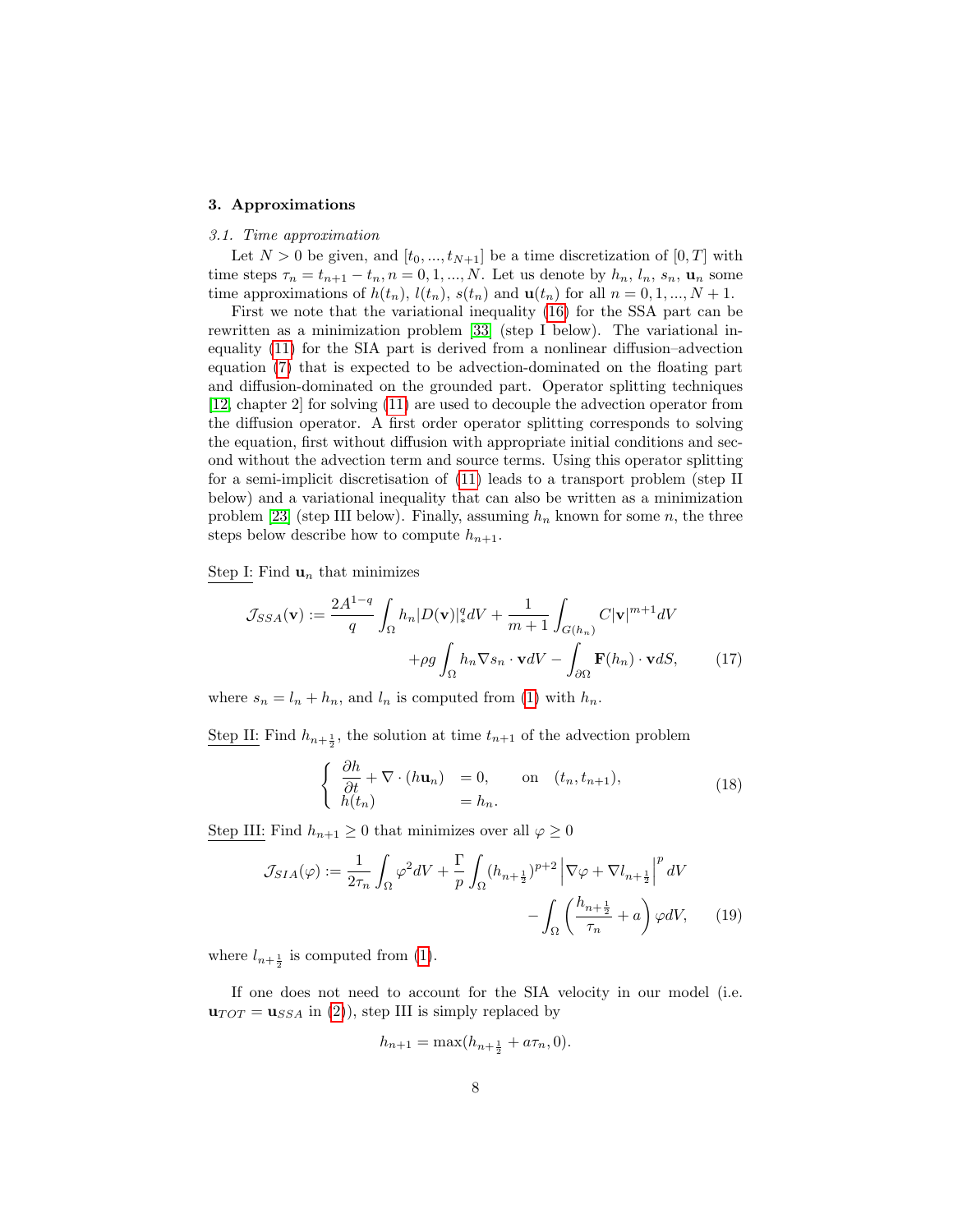If  $G(h_n)$  has a positive measure, one can show that the functional  $\mathcal{J}_{SSA}$  is strictly convex, strongly continuous in  $W^{1,q}(\Omega)^{d-1}$  and therefore lower semi-continuous [\[33,](#page-28-1) [35\]](#page-28-7). However, coerciveness would require  $h_n$  to be uniformly lower bounded by a positive constant and  $m > 0$ . The case  $m = 0$ , namely Coulomb friction or "plastic till", requires further hypothesis [\[35\]](#page-28-7). As a consequence the well-posedness of the minimization problem related to  $\mathcal{J}_{SSA}$  is not guaranteed since  $h_n$  might tend to zero. In the same way, one can show that  $\mathcal{J}_{SIA}$  is strictly convex, strongly continuous in  $\{v \in W^{1,p}(\Omega), v \geq 0\}$  and then lower semicontinuous [\[23\]](#page-27-6). However, since  $h_{n+\frac{1}{2}}$  is not uniformly lower bounded, coerciveness and then well-posedness of the minimization problem are not guaranteed.

#### <span id="page-9-0"></span>3.2. Space approximation

The minimization problems of steps I and III both derive from a nonlinear p-Laplace problem, however, with  $p < 2$  in step I and  $p > 2$  in step III. Finite element approximations of p-Laplace problems were proposed and analysed in [\[2\]](#page-26-5). More specifically, the obstacle problem resulting from the mass conservation and the SIA in a steady state shape (similar to the one of step III) was treated in [\[23\]](#page-27-6). Likewise, the problem of step I was analysed in [\[35\]](#page-28-7). Multigrid algorithms for the p-Laplace problem have been proposed and analysed in [\[3,](#page-26-6) [21\]](#page-27-8). There are two basic approaches to implement multigrid methods for convex nonlinear minimization problems [\[26\]](#page-28-8). The first approach consists of linearizing the problem and using a multigrid solver for the remaining linear problems. This strategy was adopted in [\[21\]](#page-27-8), where multigrid was used to solve the linearized subproblems in a damped Newton-like descent method. The second approach applies the multigrid methodology directly in the original nonlinear equation with a nonlinear smoother. As an example, the full approximation scheme with a Polak–Ribiere conjugate gradient method as smoother was applied in [\[3\]](#page-26-6). An obstacle constraint induces an additional nonsmooth nonlinearity that cannot be directly tackled by a Newton-type method that requires smoothness. To account for nonsmooth nonlinearities, we might use some additional methods such as primal–dual active set or truncated monotone multigrid [\[15,](#page-27-4) [25\]](#page-28-9). In Section [3.2.1,](#page-10-0) we adopt a closely relative approach, more precisely, the Truncated Nonsmooth Newton MultiGrid (TNNMG) method [\[14,](#page-27-9) [15,](#page-27-4) [16\]](#page-27-5).

A number of schemes exist to solve the transport problem [\(18\)](#page-8-1) (step II) including finite differences [\[6,](#page-26-0) [39\]](#page-29-1), finite elements [\[9\]](#page-27-3) or finite volumes [\[10\]](#page-27-10). We opt for the latter and discuss the details in Section [3.2.2.](#page-13-0)

Assume  $\mathcal{T}_{h}$  to be a mesh of  $\Omega \subset \mathbb{R}^{d-1}$ , which exactly covers  $\Omega$ , that is made of segments when  $d = 2$  and of triangles when  $d = 3$ . The mesh  $\mathcal{T}_h$  is parametrized by h, the size of its highest diameter element, and satisfies three fundamental assumptions. First, we assume that  $\mathcal{T}_h$  is *regular* in the sense that it consists of a finite number of non-degenerate simplices. Second, we assume the mesh to be *conforming* [\[11\]](#page-27-11), i.e. the intersection of any pair of element boundaries is either empty or an entire boundary of the two elements. Third, we suppose  $\mathcal{T}_h$  to be hierarchic (or multilevel), i.e.  $\mathcal{T}_{h}$  results from several levels of local or global refinement applied to an initial coarse mesh of  $\Omega$ . Such hierarchy is necessary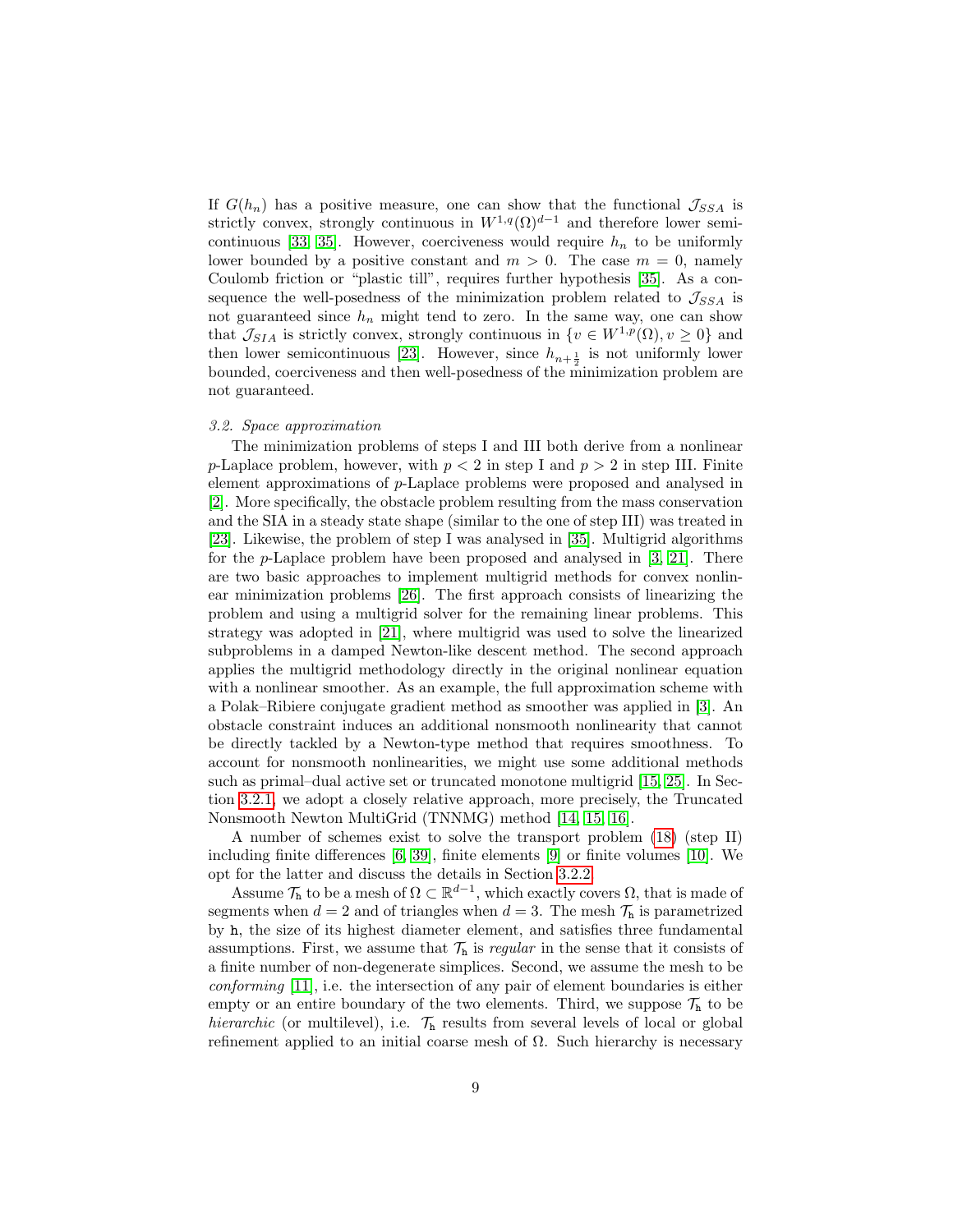to apply the geometric multigrid method in Section [3.2.1.](#page-10-0) Since we implement in Section [3.2.3](#page-14-0) an adaptive mesh refinement procedure, the mesh  $\mathcal{T}_h$  changes with the time step n, i.e.  $\mathcal{T}_h = \mathcal{T}_{h,n}$ . For simplicity, we omit the dependence on n until Section [3.2.3.](#page-14-0)

We now introduce some notations related to  $\mathcal{T}_{h}$  that will be used in Sections [3.2.1](#page-10-0) and [3.2.2.](#page-13-0) The mesh  $\mathcal{T}_h$  contains I nodes  $\{p_i\}_{i=1,\dots,I} \subset \mathbb{R}^{d-1}$  and L elements  $\{e_l\}_{l=1,\ldots,L}$ . We will later consider the finite element space  $\mathcal{V}_h$  spanned by the continuous, linear on each element of  $\mathcal{T}_h$  functions  $\lambda_i$ , defined by  $\lambda_i(\mathbf{p}_j)$ equals one if  $i = j$  and zero else. We call  $h_{h,n}$ ,  $l_{h,n}$ ,  $s_{h,n} \in \mathcal{V}_h$  and  $\mathbf{u}_{h,n} \in \mathcal{V}_h^{d-1}$ some approximations in space of  $h_n$ ,  $l_n$ ,  $s_n$  and  $\mathbf{u}_n$ . The approximation  $h_{\mathbf{h},n}$  can be identified with the set of nodal values  $\{H_i, i = 1, ..., I\}$  for the finite element space  $V_h$  since (dropping n)  $h_h = \sum_{1,\dots,I} H_i \lambda_i$ . The same identification holds for  $l_{\text{h},n}$ ,  $s_{\text{h},n}$  and  $\mathbf{u}_{\text{h},n}$ .

#### <span id="page-10-0"></span>3.2.1. Minimization problems (steps I and III)

The Ritz–Galerkin approximation of the first minimization problem (step I) in this finite element space  $[\mathcal{V}_h]^{d-1}$  can be written directly in the following form:

Find  $\mathbf{U} = {\{\mathbf{U}_i\}_{i=1,\ldots,I}} \in {\mathbb{R}^I}^{d-1}$  s.t.  $\mathcal{J}_{SSA}^{\mathtt{h}}(\mathbf{U}) \leq \mathcal{J}_{SSA}^{\mathtt{h}}(\mathbf{V}), \quad \forall \mathbf{V} \in {\mathbb{R}^I}^{d-1},$ 

where

<span id="page-10-2"></span>
$$
\mathcal{J}_{SSA}^{\mathbf{h}}(\mathbf{V}) := \sum_{l=1}^{L} \alpha_l \left| \sum_{j \in e_l} \mathbf{V}_j D_{|e_l}(\lambda_j) \right|_*^q + \sum_{i=1}^{I} \beta_i |\mathbf{V}_i|^{m+1} + \sum_{i=1}^{I} \mathbf{G}_i \cdot \mathbf{V}_i - \sum_{i=1}^{I} \mathbf{F}_i \cdot \mathbf{V}_i, \tag{20}
$$

and

<span id="page-10-1"></span>
$$
\alpha_l := \frac{2A^{1-q}}{q} \int_{e_l} h_{\mathbf{h},n} dV, \qquad \beta_i := \frac{1}{m+1} \int_{G(h_n)} C \lambda_i dV,
$$

$$
\mathbf{G}_i := \rho g \int_{\Omega} h_{\mathbf{h},n} \nabla s_{\mathbf{h},n} \lambda_i dV, \qquad \mathbf{F}_i := \int_{\partial \Omega} \mathbf{F}(h_{\mathbf{h},n}) \lambda_i dS. \tag{21}
$$

In the same way, the Ritz–Galerkin approximation of the second minimization problem (step III) in the same finite element space  $\mathcal{V}_h$  writes:

<span id="page-10-3"></span>Find 
$$
H = \{H_i\}_{i=1,\dots,I} \in \mathbb{R}^I
$$
 s.t.  $\mathcal{J}_{SIA}^{\mathbf{h}}(H) \leq \mathcal{J}_{SIA}^{\mathbf{h}}(\Phi)$ ,  $\forall \Phi \in \mathbb{R}^I$ ,

where

$$
\mathcal{J}_{SIA}^{\mathbf{h}}(\Phi) = \sum_{i=1}^{I} \gamma_i \Phi_i^2 + \sum_{l=1}^{L} \mu_l \left| \sum_{j \in e_l} (\Phi_j + l_{n + \frac{1}{2},j}) \nabla_{|e_l} \lambda_j \right|^p - \sum_{i=1}^{I} f_i \Phi_i + \sum_{i=1}^{I} \chi(\Phi_i),
$$
\n(22)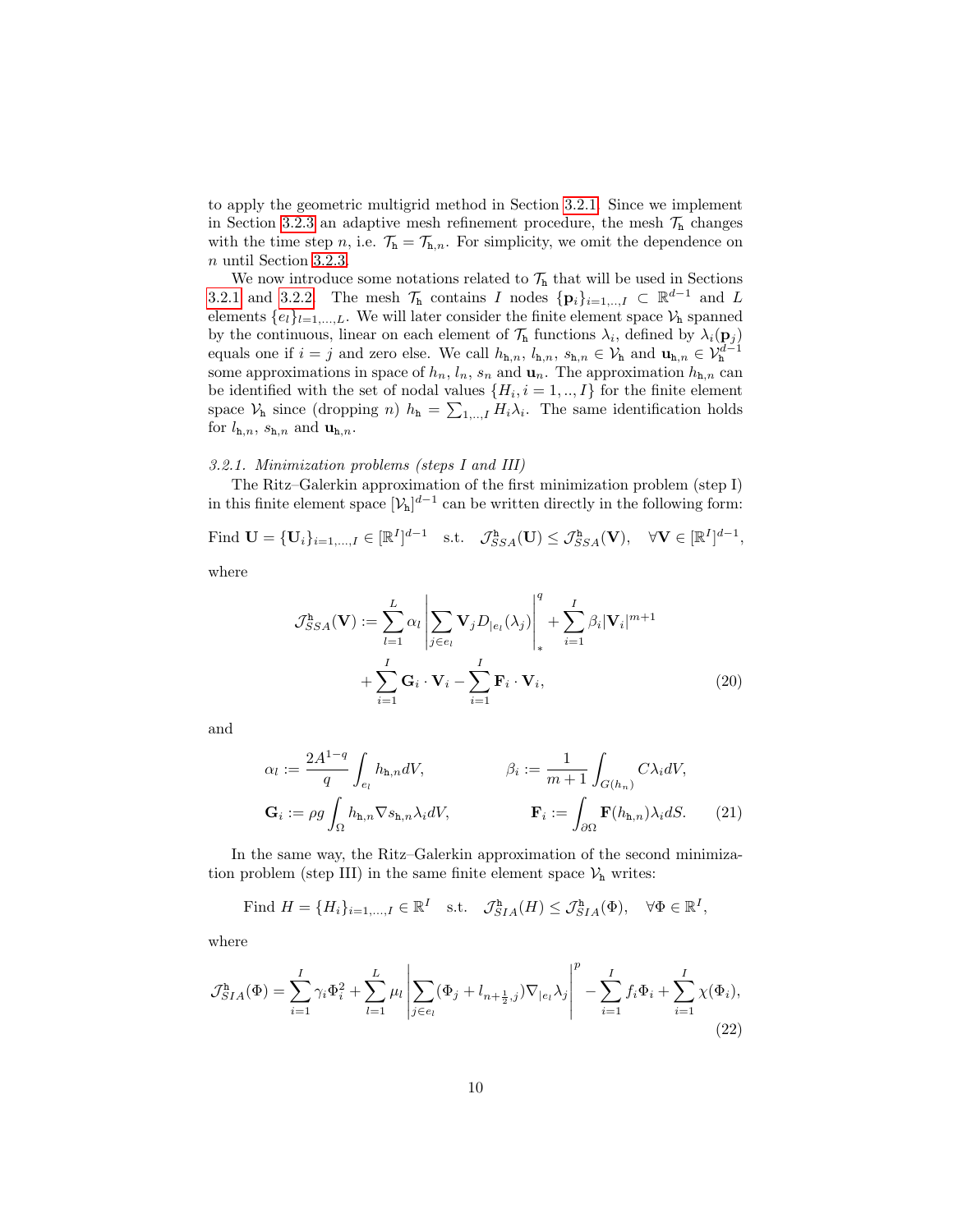<span id="page-11-0"></span>
$$
\gamma_i := \frac{1}{2\tau_n} \int_{\Omega} \lambda_i dV, \quad \mu_l := \frac{\Gamma}{p} \int_{e_l} (h_{\mathbf{h}, n + \frac{1}{2}})^{p+2} dV, \quad f_i := \int_{\Omega} \left( \frac{h_{\mathbf{h}, n + \frac{1}{2}}}{\tau_n} + a \right) \lambda_i dV,
$$
\n(23)

where  $\chi$  is the function defined by  $\chi(a) = \begin{cases} 0, & \text{if } a \geq 0, \\ 0, & \text{else.} \end{cases}$  $+\infty$ , else.

Since  $h_{h,n+\frac{1}{2}}$  and  $s_{h,n+\frac{1}{2}}$  are linear on each element, the integrals in [\(21\)](#page-10-1) [\(23\)](#page-11-0) can be computed exactly by using numerical quadratures with a sufficiently large order. This is also true for  $\beta_i$  if C is constant. However, in practice, this is not needed, such that  $\mathcal{J}_{SSA} \neq \mathcal{J}_{SSA}^{\mathbf{h}}$  and  $\mathcal{J}_{SIA} \neq \mathcal{J}_{SIA}^{\mathbf{h}}$ .

Eventually, the Ritz–Galerkin approximation of the two minimization problems (steps I and III) in the standard continuous linear finite element space can be written in a unified form:

<span id="page-11-1"></span>Find 
$$
U \in \mathbb{R}^J
$$
 s.t.  $\mathcal{J}(U) \leq \mathcal{J}(V)$ ,  $\forall V \in \mathbb{R}^J$ , (24)

where  $J \in \mathbb{N}, \mathcal{J} : \mathbb{R}^J \longrightarrow \mathbb{R} \cup \{+\infty\}$  is strictly convex, coercive, lower semicontinuous, but not necessary smooth. Indeed, the case  $m = 0$  in [\(20\)](#page-10-2) or the function  $\chi$  in [\(22\)](#page-10-3) (generated by the obstacle) are two nonsmooth terms in  $\mathcal{J}_{SSA}^{\text{h}}$  and  $\mathcal{J}_{SIA}^{\text{h}}$ , respectively. Also,  $\mathcal{J}_{SIA}^{\text{h}}$  and  $\mathcal{J}_{SSA}^{\text{h}}$  are coercive in the finite dimensional space since all norms are equivalent.

Following the techniques that have been developed in [\[14,](#page-27-9) [15,](#page-27-4) [16\]](#page-27-5) for linear and nonlinear problems with obstacle, we now describe the TNNMG method for minimization problems of type [\(24\)](#page-11-1). The key assumption of the TNNMG method as presented here is, that the nonsmooth part of the energy functional  $J$  is separable, i.e. it decomposes with respect to the one-dimensional Euclidean directions. The latter is true for  $\mathcal{J}_{SIA}^{\text{h}}$  and, if  $d = 2$ , also for  $\mathcal{J}_{SSA}^{\text{h}}$ .

Define the nonlinear Gauß–Seidel smoother  $\mathcal{F}: \mathbb{R}^J \to \mathbb{R}^J$  by

<span id="page-11-2"></span>
$$
\mathcal{F}(U)_i = \operatorname{argmin}_{\rho} \in \mathbb{R} \mathcal{J} \left( U + \sum_{j=1}^{i-1} \mathcal{F}(U)_j E_j + \rho E_i \right), \qquad \forall i = 1, ..., J, \quad (25)
$$

where  $\{E_i, i = 1, ..., J\}$  denotes the canonical base of  $\mathbb{R}^J$ . One Gauß-Seidel iteration consists of minimizing successively  $\mathcal J$  in all coordinate directions. Here, the nonlinear scalar minimization problems [\(25\)](#page-11-2) are solved inexactly by using a bisection method which does not require any smoothness on  $\mathcal{J}$ .

For  $d=3$  the nonsmooth part in  $\mathcal{J}_{SSA}^{\text{h}}$  does only decouple into local twodimensional problems because of the Euclidean norm  $|\cdot|$  in [\(20\)](#page-10-2). In this case the TNNMG method as introduced below will in general only converge if the Gauß– Seidel method is replaced by a block Gauß–Seidel method solving local twodimensional problems. For simplicity we omit the details and restrict ourselves to  $d = 2$  if  $m = 0$  in the following.

and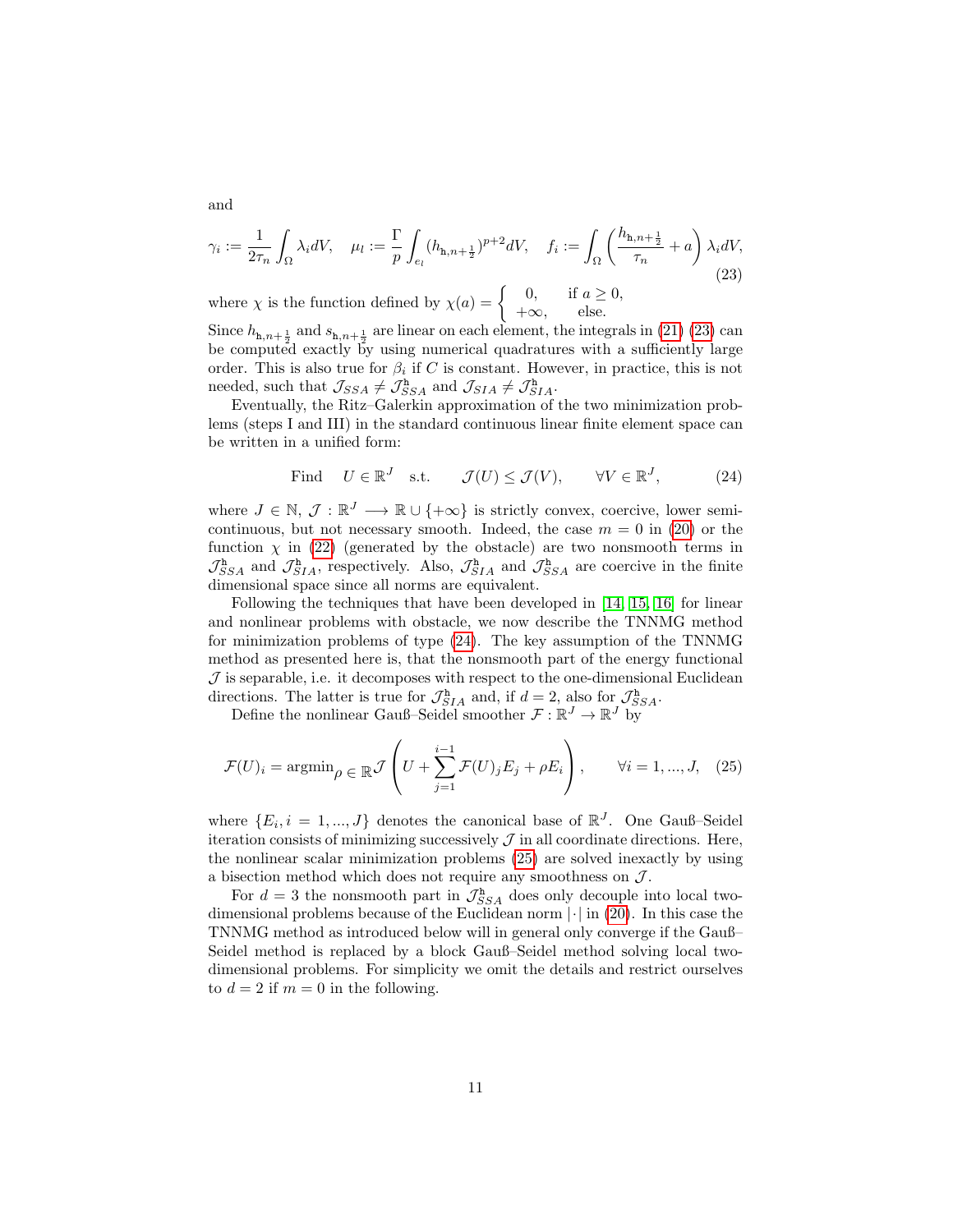The TNNMG method defines a sequence  $\{U^{\nu}\}$  by

$$
U^{\nu + \frac{1}{2}} = U^{\nu} + \mathcal{F}(U^{\nu}), \tag{26}
$$

<span id="page-12-4"></span><span id="page-12-3"></span><span id="page-12-2"></span><span id="page-12-1"></span><span id="page-12-0"></span>
$$
\mathcal{I}^{\nu} = \mathcal{I}(U^{\nu + \frac{1}{2}}) \tag{27}
$$

$$
V^{\nu+\frac{1}{2}} = -(\mathcal{J}''(U^{\nu+\frac{1}{2}})_{\mathcal{I}^{\nu},\mathcal{I}^{\nu}})^+ \mathcal{J}'(U^{\nu+\frac{1}{2}})_{\mathcal{I}^{\nu}},\tag{28}
$$

$$
V^{\nu+1} = \mathcal{P}_{\text{Dom}(\mathcal{J}) - U^{\nu+\frac{1}{2}}}(V^{\nu+\frac{1}{2}}),\tag{29}
$$

$$
U^{\nu+1} = U^{\nu+\frac{1}{2}} + \rho^{\nu} V^{\nu+1},\tag{30}
$$

where

$$
\rho^{\nu} = \operatorname{argmin}_{\rho \in [0,\infty)} \mathcal{J}(U^{\nu + \frac{1}{2}} + \rho V^{\nu + 1}),\tag{31}
$$

$$
\mathcal{I}(V) = \{i : \text{ the subdifferential } \partial \mathcal{J}(V_i) \text{ is single-valued } \},\tag{32}
$$

and where  $N_{\mathcal{I}}$  and  $\mathcal{M}_{\mathcal{I},\mathcal{I}}$  are the vectors and matrices truncated to the set of indices  $\mathcal I$  for any vector  $N$  and any matrix  $M$ , i.e. the elements of the *i*-th line (and *i*-th column of the matrix) that are not in  $\mathcal I$  are set to zero. Here,  $\mathcal{P}_{Dom(\mathcal{J})-U}$  denotes the projection on the convex set  $Dom(\mathcal{J}) - U = \{V :$  $\mathcal{J}(U+V)<+\infty$ .

Step [\(26\)](#page-12-0) consists of one smoother iteration that successively minimizes the energy functional in the scalar coordinate directions. Then the inactive set  $\mathcal{I}^{\nu}$ is selected  $(27)$ , such that  $\mathcal J$  is (locally) smooth on the subspace

$$
\mathbb{R}_{\mathcal{I}^{\nu}}^{I} := \{ V \in \mathbb{R}^{I}, V_{i} = 0 \text{ if } i \notin \mathcal{I}^{\nu} \}
$$
\n(33)

spanned by the inactive components. The  $(\cdot)^+$  in step [\(28\)](#page-12-2) denotes the Moore– Penrose pseudoinverse [\[36\]](#page-28-10) which is effectively the inverse on the subspace  $\mathbb{R}^I_{\mathcal{I}'}$ , such that [\(28\)](#page-12-2) is a Newton correction on this subspace. Note that, due to the selection of  $\mathcal{I}^{\nu}$ , all necessary derivatives of  $\mathcal{J}$  exist on this subspace. Since the application  $U^{\nu+\frac{1}{2}}+V^{\nu+\frac{1}{2}}$  of the Newton correction might lead outside the convex set  $Dom(\mathcal{J})$ , the projection step [\(29\)](#page-12-3) is advocated to constrain the new iterate to remain in  $Dom(\mathcal{J})$ . Since the projected correction does not necessarily decrease the energy, a damping parameter in step [\(30\)](#page-12-4) ensures the monotonicity of the scheme and the global convergence of the method [\[15\]](#page-27-4). It remains to describe how to invert  $\mathcal{J}''(U^{\nu+\frac{1}{2}})_{\mathcal{I}''},\mathcal{I}^{\nu}$  in step [\(28\)](#page-12-2). Multigrid methods are known to be one of the fastest approaches to solve linear systems resulting from discretized partial differential equations [\[20,](#page-27-12) [40\]](#page-29-3). A remarkable feature of multigrid methods are mesh-independent convergence rates. Since the matrix  $\mathcal{J}''(U^{\nu+\frac{1}{2}})_{\mathcal{I}^{\nu},\mathcal{I}^{\nu}}$  is symmetric and positive definite on the subspace  $\mathbb{R}_{\mathcal{I}^{\nu}}^{I}$  we can apply a linear geometric multigrid method for the inversion of  $\mathcal{J}''(U^{\nu+\frac{1}{2}})_{\mathcal{I}'',\mathcal{I}'}$ in the correction step [\(28\)](#page-12-2).

The hierarchical (or multilevel) aspect of the mesh  $\mathcal{T}_h$  is crucial for the application of a geometric multigrid method. Indeed, such method relies on sequentially nested grids and the application of simple relaxation methods at all levels of the grid hierarchy. While a smoother on a fine grid is efficient to reduce the high frequencies of the error, the low frequencies are more efficiently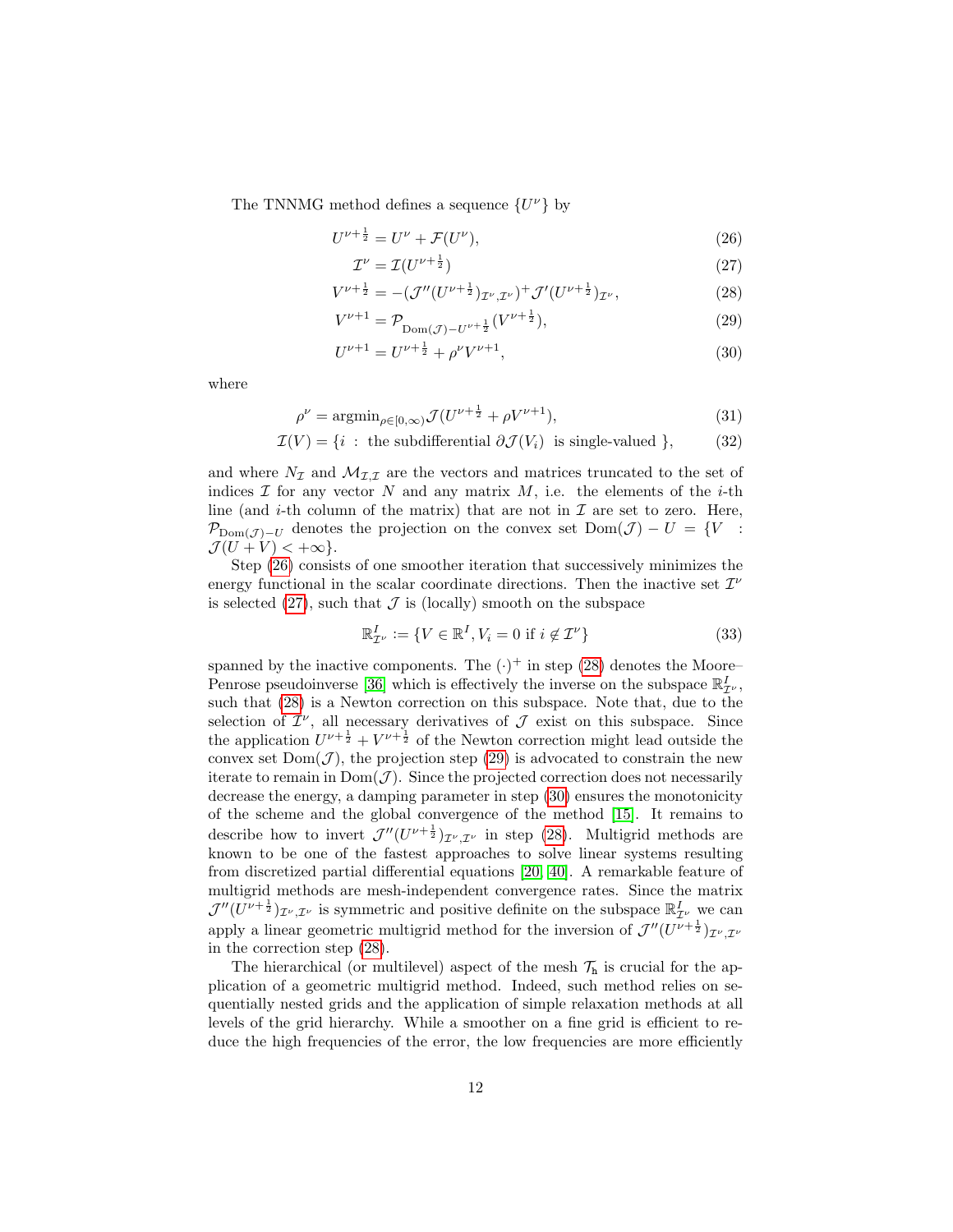damped on coarser grids [\[40\]](#page-29-3). The multigrid method consists of the application of a smoother on all finite element spaces induced by the grids of the hierarchy in order to damp all frequencies of the error. As a special feature the matrix  $\mathcal{J}''(U^{\nu+\frac{1}{2}})_{\mathcal{I}^{\nu},\mathcal{I}^{\nu}}$  is in general only positive semi-definite on the whole space  $\mathbb{R}^{I}$ . The fact that the matrix is not invertible in general does not pose a problem since a standard linear multigrid method will automatically act on the space  $\mathbb{R}^I_{\mathcal{I}^\nu}$  and implicitly use subspaces of  $\mathbb{R}^I_{\mathcal{I}^\nu}$  for the coarse grid corrections [\[14\]](#page-27-9).

We opt for a V-cycle type multigrid solver combined with a linear Gauß– Seidel smoother with 3 pre- and post-smoothing steps [\[20\]](#page-27-12). Since there is no need to solve the system [\(28\)](#page-12-2) to a certain accuracy applying one single multigrid iteration is enough to reach global convergence. The implementation is based on the code DUNE (http://www.dune-project.org/dune.html) and the modules Dune-Solvers and Dune-Tnnmg [\[16\]](#page-27-5).

The convergence of the TNNMG method for strongly convex energy functionals was proven in [\[14\]](#page-27-9) for the Gauß–Seidel smoother defined by [\(25\)](#page-11-2) and a variant with inexact solution of the scalar subproblems in [\(25\)](#page-11-2). A generalization of the proof for strictly convex functionals is given in [\[18\]](#page-27-13). The convergence result remains true when replacing the nonlinear Gauß–Seidel smoother by the simpler Jacobi smoother, however, a damping must be advocated in step [\(26\)](#page-12-0) to insure the global convergence.

#### <span id="page-13-0"></span>3.2.2. Transport problem (step II)

In this section, we briefly describe how to solve [\(18\)](#page-8-1) using a finite volume method [\[27\]](#page-28-11). The exact mass conservation is an attractive feature of this method. Since  $h_n$  takes nodal values, we opt for vertex-centered finite volumes. In one space dimension  $(d = 2)$ , the finite volume at a given node is simply delimited by the midpoints of neighboring cells. In two space dimensions  $(d = 3)$ , finite volumes are built by following the medians of all triangles, see Fig. [2.](#page-13-1) As an alternative, one could follow a strategy using Voronoi cell structures like in  $[10]$ .



<span id="page-13-1"></span>Figure 2: Illustration of vertex-centred finite volumes when  $d = 3$ . A few elements of the mesh  $\mathcal{T}_h$  are represented with continuous bold lines, the medians of all triangles are drawn with dotted lines and two finite volumes  $\omega_i$  and  $\omega_j$  are represented with dashed lines.

If we call  $\omega_i$  the finite volume that is centred at node i, the value of  $h_n$  on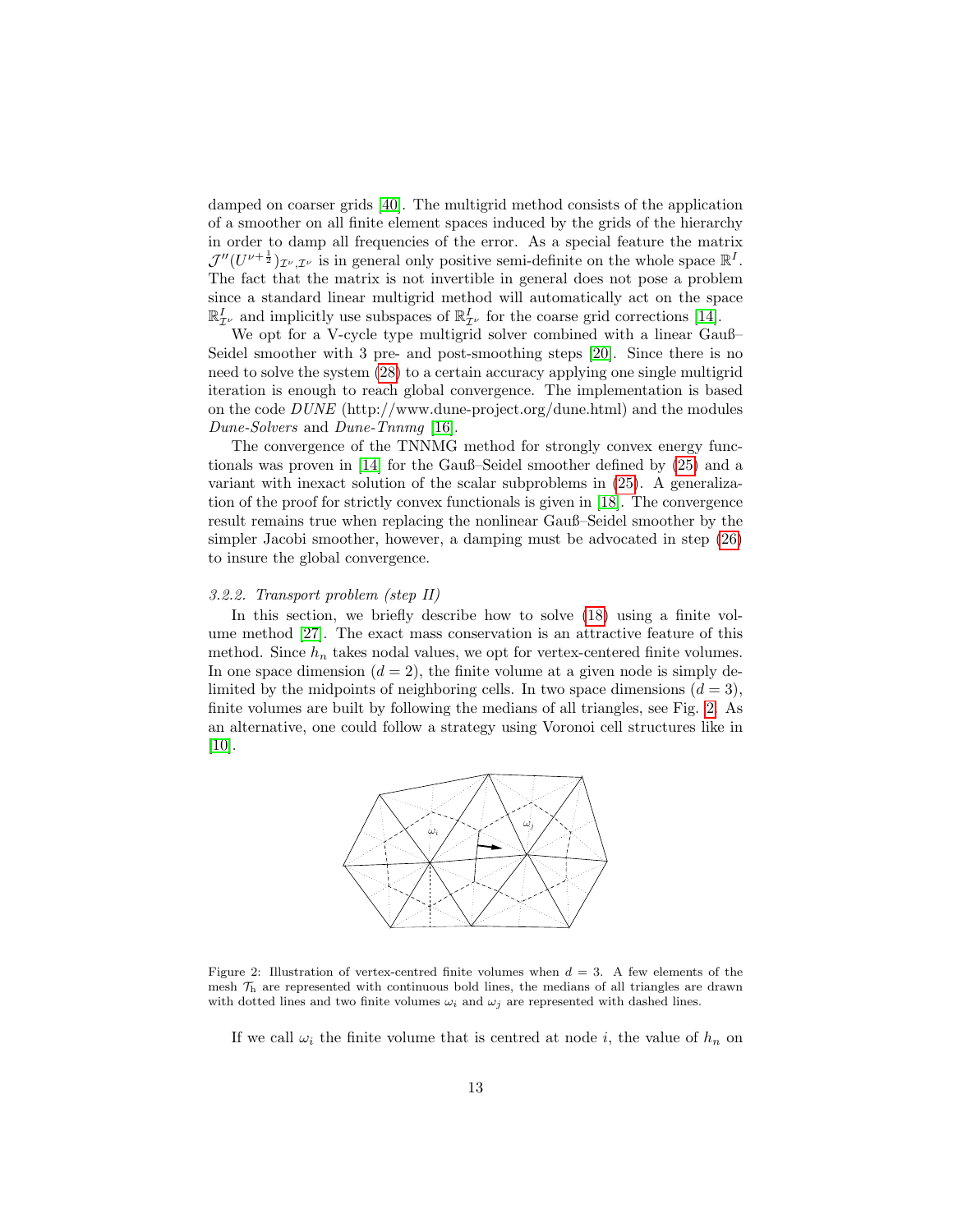$\omega_i$  used for the transport scheme is identified to its nodal value  $h_n(\mathbf{p}_i)$  defined in Section [3.2.](#page-9-0) With this identification,  $h_n$  does not need to be interpolated. We opt for a full upwind evaluation of the fluxes and an explicit Euler scheme in time. When  $d = 2$ , this scheme is strictly equivalent to the classical explicit upwind finite difference scheme, like the one used in [\[39\]](#page-29-1). For stability reason, this scheme cannot be performed with too large time step  $\tau_n$ . The time step is then computed adaptively such that the CFL condition is fulfilled.

#### <span id="page-14-0"></span>3.2.3. Fixed and adaptive grid strategies

Ice sheets exhibit strong variations of velocities between slow grounded parts and fast floating parts, i.e. in the neighbourhood of the Grounding Line (GL). Therefore, using a fixed mesh, it might be very expensive to capture such sharp changes in the dynamical regime of ice [\[31\]](#page-28-5) with a reasonable accuracy. Thus an adaptive mesh refinement procedure is implemented to obtain a high accuracy close to the GL while keeping the computational effort moderate. The finite element and finite volume techniques detailed in Sections [3.2.1](#page-10-0) and [3.2.2](#page-13-0) are combined with a heuristic local mesh refinement procedure similar to the one used in [\[9\]](#page-27-3). Implementing an adaptive mesh occurs to build a new mesh  $\mathcal{T}_{h}$  of  $\Omega$  at each time step n before starting step I, i.e.  $\mathcal{T}_{h} = \mathcal{T}_{h,n}$ . We describe now how to build each mesh  $\mathcal{T}_{h,n}$ .

First, let us consider a regular, conforming and hierarchic mesh  $\mathcal{T}^{\text{ref}}_{\mathbf{h}_{\text{max}}}$  of the domain  $\Omega$ , independent of n. If  $d = 2$  (resp.  $d = 3$ ),  $\Omega$  is an interval (resp. a rectangle) and  $\mathcal{T}_{\mathbf{h}_{\max}}^{\text{ref}}$  is simply obtained from j successive uniform refinements applied to an initial mesh  $\mathcal{T}^0$  of Ω. If  $d = 2$ , the initial mesh  $\mathcal{T}^0$  simply consists of the segment  $\Omega$ . If  $d = 3$ , the initial triangulation  $\mathcal{T}^0$  is built by splitting the rectangle  $\Omega$  into one row of squares (or if this is not possible, into one row of rectangles with an aspect ratio close to one), each one being split into two congruent triangles, see Fig. [3.](#page-15-1) The mesh size of  $\mathcal{T}_{h_{\max}}^{\text{ref}}$  is then  $h_{\max} = |\Omega|/2^j$ , where  $|\Omega|$  is the smallest edge length of the rectangle  $\Omega$  when  $d = 3$ . The mesh size  $h_{\text{max}}$  should be sufficiently small to capture the solution far from the GL, i.e. where no sharp changes in the ice dynamics are expected.

Second, we build the mesh  $\mathcal{T}_{h,n}$  at each time step n by locally refining  $\mathcal{T}_{h_{\max}}^{\text{ref}}$ where needed, i.e. close to  $GL_n$ . Here,  $GL_n$  denotes the GL at time  $t_n$  defined by

$$
GL_n := \{ \mathbf{x} \in \Omega, \quad b(\mathbf{x}) + (\rho/\rho_w) h_n(\mathbf{x}, \cdot) = 0, \quad h_n(\mathbf{x}, \cdot) > 0 \}.
$$

More precisely, we define an interval for a two-dimensional ice sheet and a band for a three-dimensional ice sheet around the GL

$$
R = \{ \mathbf{x}; \quad \text{dist}(\mathbf{x}, GL_n) < L_f \},\tag{34}
$$

where  $L_f > 0$ . Now all elements that intersect the band R are uniformly refined by dividing each interval (resp. triangle) into two adjacent subintervals (resp. four congruent subtriangles) when  $d = 2$  (resp.  $d = 3$ ), see Fig. [3.](#page-15-1) We repeat the procedure at several levels until the size of the smallest element reaches the value  $h_{\text{min}}$  which represents the size of the mesh required close to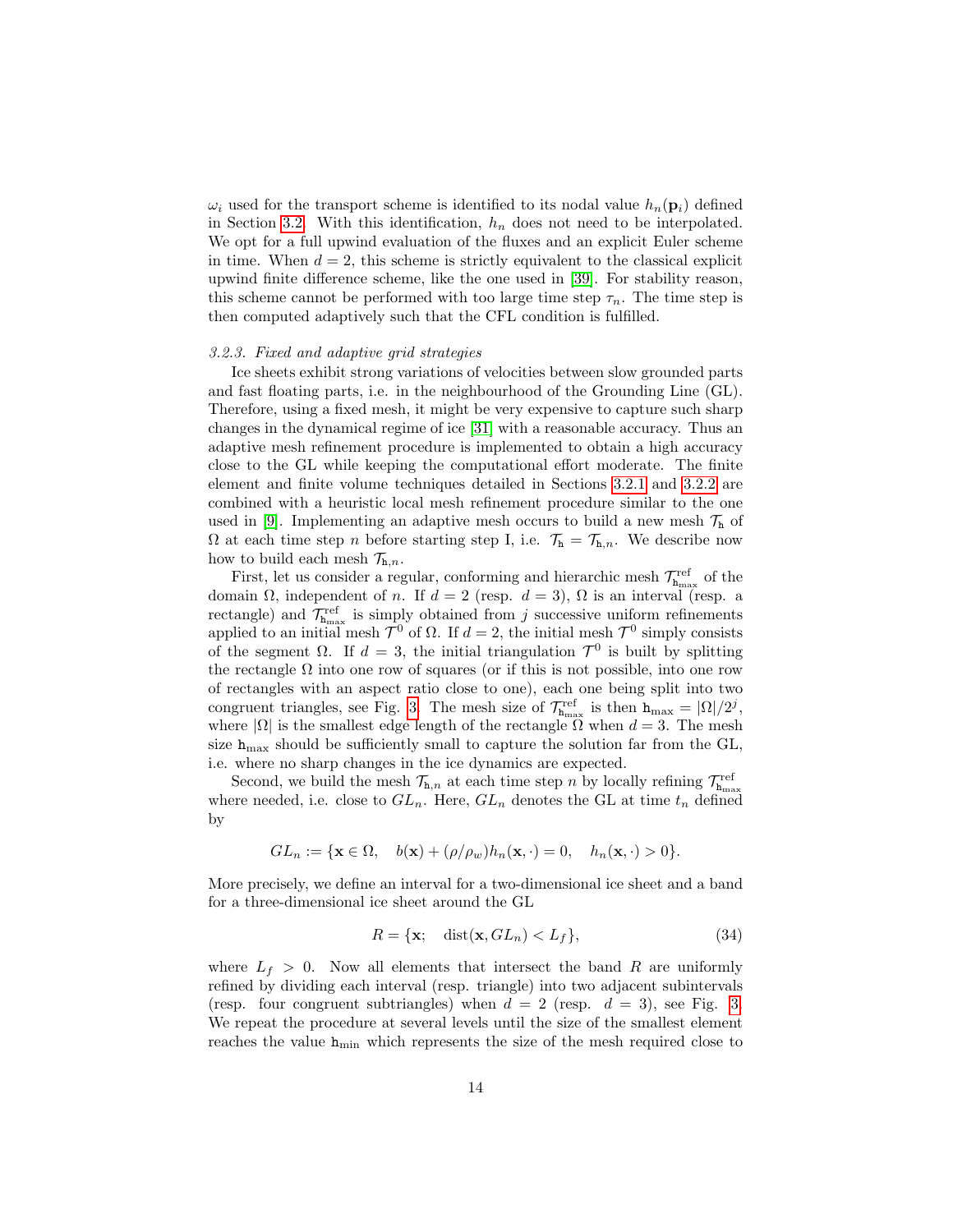the GL. Finally a conforming mesh is constructed by adding some new nodes (black points on Fig. [3\)](#page-15-1) between unrefined and refined regions. This procedure guarantees the conformity, the hierarchy, and the regularity of the mesh  $\mathcal{T}_{h,n}$ . Indeed, since lower and upper bounds of the interior angles are preserved in course of refinement, the elements cannot degenerate.

In addition to modify the mesh  $\mathcal{T}_h$ , the quantity  $h_{n-1}$  needs to migrate from the mesh  $\mathcal{T}_{h,n-1}$  to the new one  $\mathcal{T}_{h,n}$ . This is done by computing the linear interpolation of  $h_{n-1}$  at the nodes in  $\mathcal{T}_{h,n}$ . In regions where the mesh was coarsened compared to  $\mathcal{T}_{h,n-1}$ , the function  $h_{n-1}$  can in general not be represented exactly on  $\mathcal{T}_{h,n}$ , resulting in quadrature errors in the integrals in [\(21\)](#page-10-1) [\(23\)](#page-11-0). The latter can be avoided if both meshes,  $\mathcal{T}_{h,n-1}$  and  $\mathcal{T}_{h,n}$ , are contained in a single, finer mesh hierarchy which will however introduce hanging nodes [\[17\]](#page-27-14).

In Section [4,](#page-15-0) we refer to Fixed Grid (FG) strategy when using the mesh of reference directly without adaptation  $\mathcal{T}_{h} = \mathcal{T}_{h_{\text{max}}}^{\text{ref}}$  and to Adaptive Grid (FG) strategy when using the locally refined mesh  $\mathcal{T}_{h} = \mathcal{T}_{h,n}$ .



<span id="page-15-1"></span>Figure 3: Illustration of the mesh refinement procedure when  $d = 3$ . The continuous bold lines represent the initial mesh  $\mathcal{T}^0$ , the continuous lines represent the reference mesh  $\mathcal{T}^{\text{ref}}_{h_{\text{max}}}$ and the dashed lines represent the additional mesh refinements. The union of continuous and dashed lines shape the final mesh  $\mathcal{T}_{h,n}$ , which is locally refined for the GL (bold line). Additional black points are required for the conformity of  $\mathcal{T}_{h,n}$ .

#### <span id="page-15-0"></span>4. Results

In this section, we perform several simulations of idealized two- and threedimensional ice sheets. First, a two-dimensional ice sheet with an attached shelf part is simulated until reaching a steady state shape. We analyse the behaviour of the SIA and SSA velocities and of the Grounding Line (GL) according to sliding and ice softness parameters. Second, we follow the test problems proposed in the Marine Ice Sheet Model Intercomparison Project (MISMIP) 2D [\[31\]](#page-28-5) and we validate our results against an analytic solution. Eventually, we show some results related to the three-dimensional version of MISMIP, called MISMIP 3D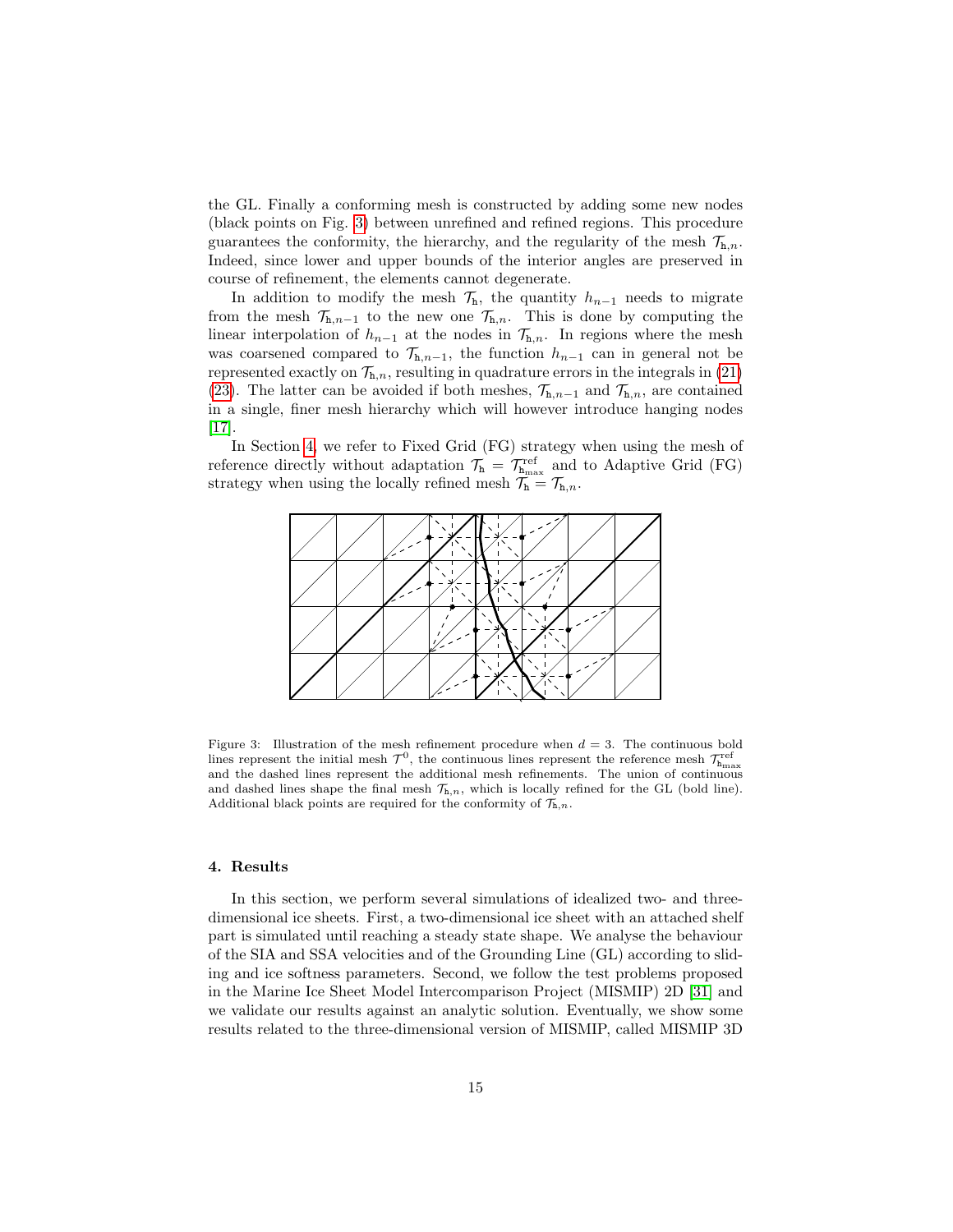[\[30\]](#page-28-4). In the paper, the following physical parameters are used:  $\rho = 900 \text{ kg m}^{-3}$ ,  $\rho_w = 1000 \text{ kg m}^{-3}, \bar{n} = 3 \text{ (or } p = 4), \text{ and } g = 9.81 \text{ m s}^{-2}.$ 

#### <span id="page-16-1"></span>4.1. Influence of sliding and ice softness parameters

Let us consider the one-dimensional domain  $\Omega = [-1000, 1000]$  km with the analytic curved bedrock as depicted in Fig. [4.](#page-17-0) We assume a bi-valued constant-in-time mass balance defined by  $a(x) = -1$  m y<sup>-1</sup> if  $x < -500$  km and  $a = 0.3$  m y<sup>-1</sup> elsewhere. On the left-hand-side of the domain  $\Omega$ , the ablation area allows a free grounded margin to shape on the bedrock which is above sea level. On the right-hand-side, the bedrock is below sea level and the mass balance is positive such that a shelf is generated up to the boundary of Ω. Four experiments are performed with different sets of parameters, see Table [1.](#page-16-0) As sliding law in equation [\(12\)](#page-6-4), experiments a) and d) involve a powertype law, experiment b) involves a linear-type law and experiment c) involves a Coulomb-type law like in [\[33,](#page-28-1) [35\]](#page-28-7). Experiment d) corresponds to a), however, with a much smaller parameter A (corresponding to a more viscous ice). For each experiment, we initialize the ice geometry by a ten-meter-thick layer of ice (grounded and floating) on  $\Omega$  and run the model until reaching a steady state shape. For the discretization we adopt a fixed grid strategy, i.e. the domain  $\Omega$ is uniformly refined  $\mathcal{T}_{\mathbf{h}} = \mathcal{T}_{\mathbf{h}}^{\text{ref}}$ , but with a fine resolution:  $\mathbf{h} = 1.7$  km.

| Experiment |                          |                        |                   |                                     |
|------------|--------------------------|------------------------|-------------------|-------------------------------------|
| m          |                          |                        |                   |                                     |
|            | $7.624 \times 10^{6}$    | $7.208 \times 10^{10}$ | $1.0 \times 10^5$ | $7.624 \times 10^{6}$               |
|            | $4.6416 \times 10^{-24}$ |                        |                   | $4.6416 \times \overline{10^{-26}}$ |

<span id="page-16-0"></span>Table 1: Parameters for experiment a, b, c, and d. The units of C and A are Pa m<sup>-m</sup> s<sup>m</sup> and  $Pa^{-3} s^{-1}$ , respectively.

Ice sheets are considered to be steady when the normalized annual volume change is lower than  $10^{-6}$ . Steady state shapes for experiments a), b), c), and d) were found after  $\sim 11$ ,  $\sim 18$ ,  $\sim 18$  and  $\sim 20$  millenniums, respectively. Fig. [4](#page-17-0) displays the corresponding shapes with SIA and SSA velocity components. In contrast to the SSA velocities that were found by solving equation [\(16\)](#page-7-1), the SIA velocity was obtained a posteriori from formula [\(5\)](#page-5-3). Indeed, due to the inclusion of [\(5\)](#page-5-3) in [\(3\)](#page-5-1), there is no need to compute explicitly SIA velocities.

As expected, SSA velocities are dominant in the ice shelf. In contrast, SIA velocities play a significant role on the grounded part only when the gradient of the top surface elevation is sufficiently large and when  $A$  is not too small (formula [\(5\)](#page-5-3)). Power or linear parametrizations of the sliding do not show major differences in ice velocities. However, the highest part of the steady ice sheet is smooth with the linear law while there is a visible jump in the derivatives with the power law corresponding to the well-known Raymond bump [\[32\]](#page-28-12). In contrast to power or linear laws, the Coulomb-type law displays SSA velocities only in the transition and floating areas. As expected, there is clear separation between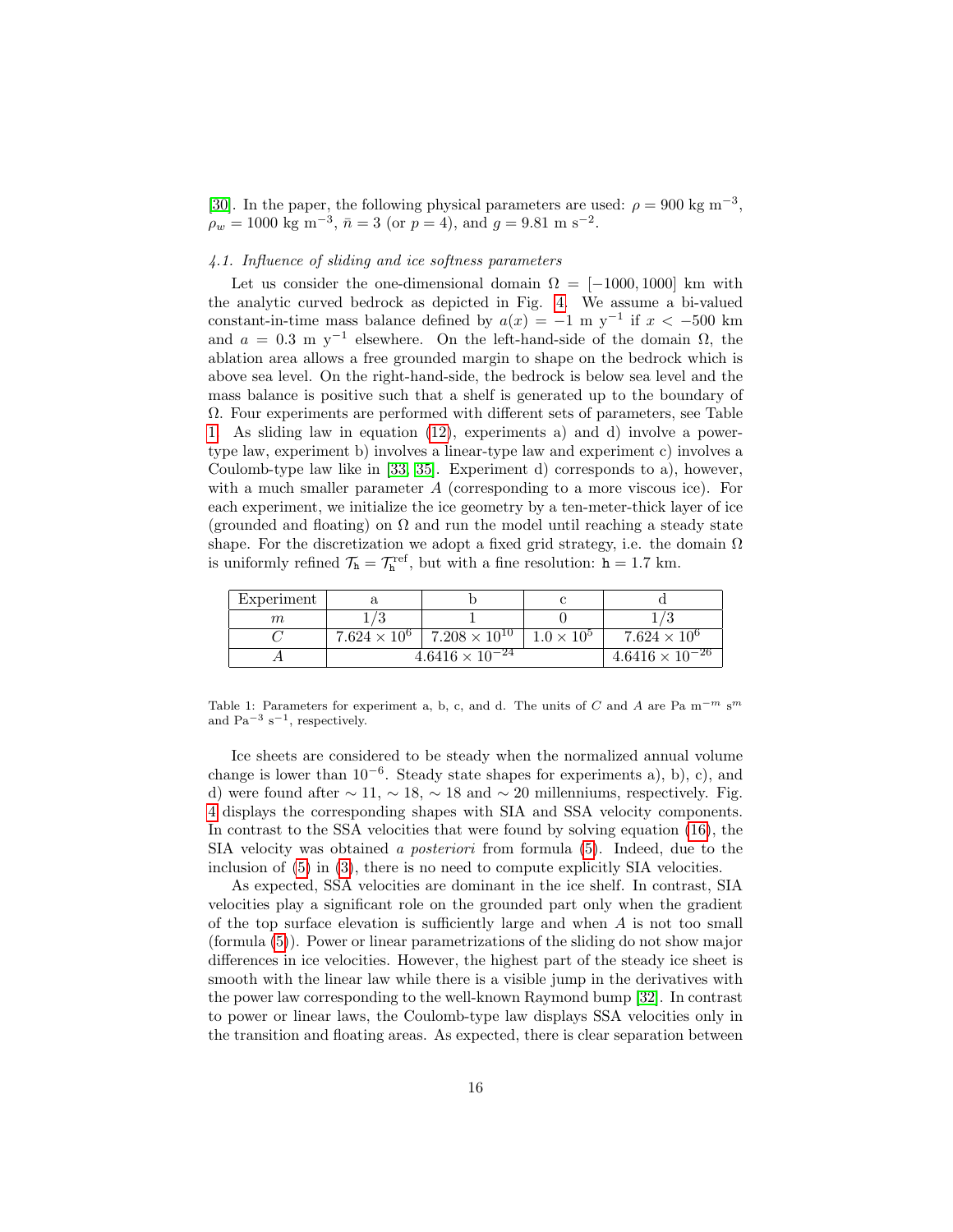zero SSA velocity and non zero SSA velocity. Also, linear and power sliding laws induce steeper gradients of the top surface elevation at the Grounding Line (GL) position. In particular, this is visible at the GL, since both laws exhibit SIA velocities that tend to infinity (or, equivalently, the gradient of the top surface tends to infinity, see equation [\(5\)](#page-5-3)). In contrast, Coulomb sliding law exhibits regular SIA velocities. As expected, taking a smaller A reduces both SSA and SIA velocities such that the ice sheet gets thicker and the GL stabilizes farer from the origin. This can also be observed when comparing the experiments a) and d) on Fig. [4.](#page-17-0) Simulating the effects of several values of A on the GL is the goal of the next section.



<span id="page-17-0"></span>Figure 4: Steady state shapes for the various parametrizations of experiments a, b, c and d, see Table [1.](#page-16-0)

#### 4.2. MISMIP 2D

The Marine Ice Sheet Model Intercomparison Project MISMIP (2D) consists of several simulation runs of a two-dimensional ice sheet and ice shelf that have been designed to allow a better comparison between marine ice sheet models [\[31\]](#page-28-5). In particular, the project aims to test the reversibility of the modelled Grounding Line (GL), i.e. its ability to recover its location after a perturbation in flow law parameters. This reversibility is physical on a downward-sloping bedrock. However, it is known that no GL can stabilize—and then be reversible—on upward-sloping bedrock [\[34\]](#page-28-0). Indeed, the ice discharge through the GL increases with the ice thickness [\[34\]](#page-28-0). As a consequence, any slight retreat of the GL on an upward-sloping bed would increase the ice thickness at the GL, increase the flux, and enhance the retreat. By such positive feedback effect, a marine ice sheet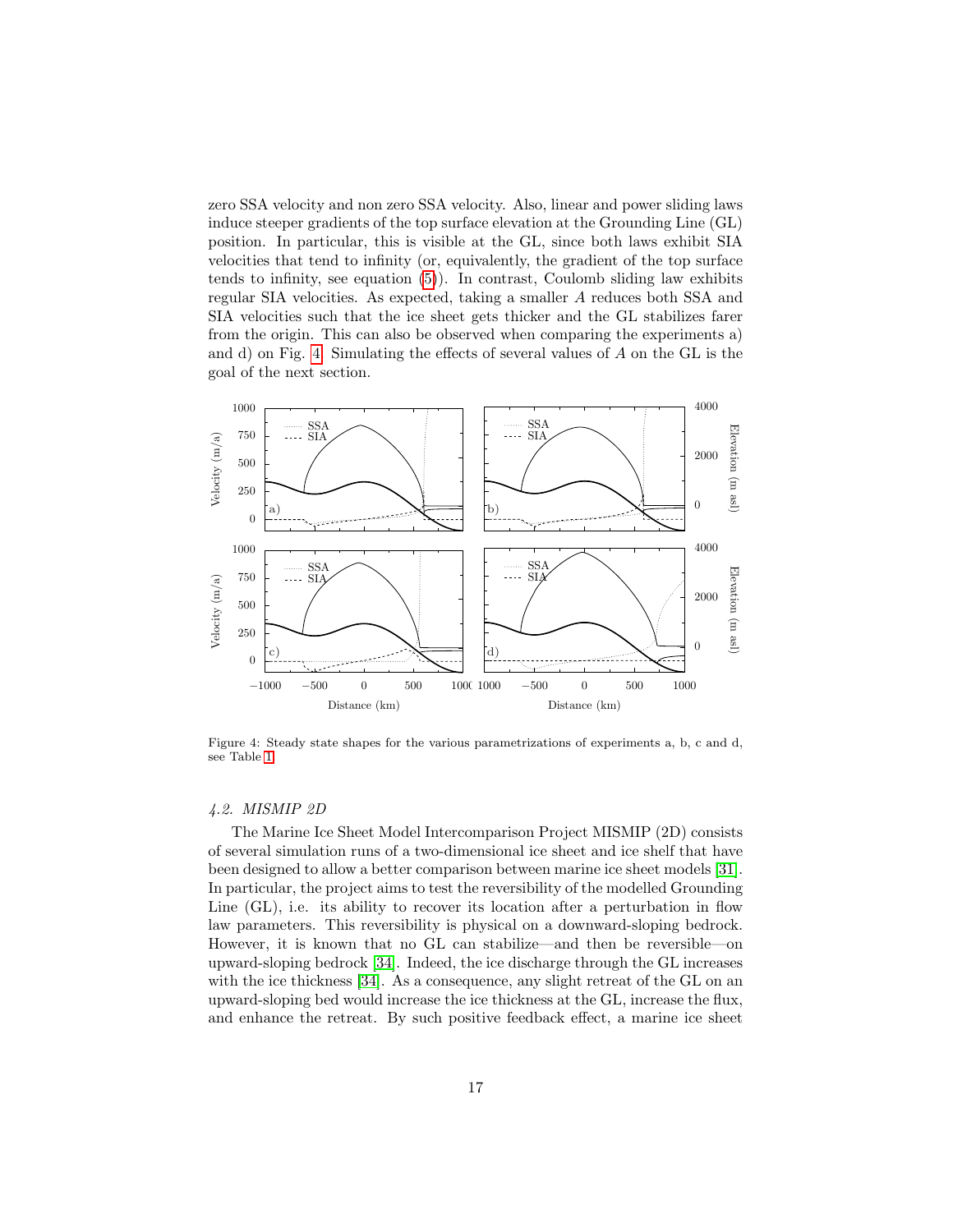might retreat in an irreversible way if a depression occurs on the bedrock. Such phenomenon—called hysteresis—is also a part of the MISMIP experiments.

We consider the one-dimensional domain  $\Omega = [0, 2000]$  km. There are four experiments in MISMIP that differ by the choice of the bedrock, parameters C and m and by a set of parameters A, see Table [2.](#page-18-0) We use the labels  $1a/2a$ ,  $1b/2b$ , 3a, and 3b, as originally introduced in [\[31\]](#page-28-5). On the one hand, experiments 1a/2a and 1b/2b use a bedrock with a constant slope while experiments 3a and 3b use a polynomial bedrock. They are respectively defined by

<span id="page-18-1"></span>
$$
b(x) = 720 - 778.5 (x/\bar{L}),
$$
\n(35)

<span id="page-18-2"></span>
$$
b(x) = 729 - 2184.8 (x/\bar{L})^2 + 1031.72 (x/\bar{L})^4 - 151.72 (x/\bar{L})^6, \qquad (36)
$$

where  $\bar{L} = 750$  km. On the other hand, experiments  $1a/2a$  and 3a use a powertype sliding parametrization while experiments 1b/2b and 3b use a linear-type sliding parametrization. The accumulation rate is taken as constant,  $a = 0.3$  m  $a^{-1}$ , for all experiments. Note that, symmetry is imposed at  $x = 0$  km.

| Experiment | 1a/2a                 | 1b/2b                       | Зa                       |                        |  |
|------------|-----------------------|-----------------------------|--------------------------|------------------------|--|
| Bedrock    |                       | sloppy-flat bed, Eq. $(35)$ | polynomial bed, Eq. (36) |                        |  |
| $m\,$      |                       |                             |                          |                        |  |
|            | $7.624 \times 10^{6}$ | $7.208 \times 10^{10}$      | $7.624 \times 10^{6}$    | $7.208 \times 10^{10}$ |  |

<span id="page-18-0"></span>Table 2: MISMIP 2D parameters. Unit for C is Pa m<sup>-m</sup> s<sup>m</sup>.

MISMIP experiments aim to model several steady state shapes that correspond to a given set of decreasing parameters  $\{A_i, i = 1, ..., J\}$  for the ice softness, see [\[31\]](#page-28-5). The following procedure is applied to each experiment:

- Initialize the geometry with a ten-meter-thick ice sheet and ice shelf.
- For  $i = 1, 2, ..., J-1, J, J-1, ..., 2, 1$ , run the model with  $A_i$  as ice softness parameter until reaching a steady shape.

First, we use a constant thin layer of ice as an initial geometry and run the model with the highest parameter  $A_1$  until reaching a steady shape. Then,  $A_i$ is set to the next smaller value such that the upper surface of ice transiently moves forward and stabilizes to an new shape, consistently with experiments a) and d) in Section [4.1.](#page-16-1) The position of the GL is recorded. This rule is repeated recursively until the lowest value of  $A<sub>J</sub>$ . Then, the same procedure is run reversibly from the lowest value  $A_J$  to the highest one  $A_1$ . For all value of the set of  $A_i$ , the experiment provides one position of the advancing GL and one for the retreating GL. Like Section [4.1,](#page-16-1) the ice sheet is considered to be in a steady state when the normalized annual volume change is lower than 10−<sup>6</sup> .

In practice, the SIA component of the velocity is negligible in the MISMIP experiments, the gradient of the top surface elevation remaining limited. As a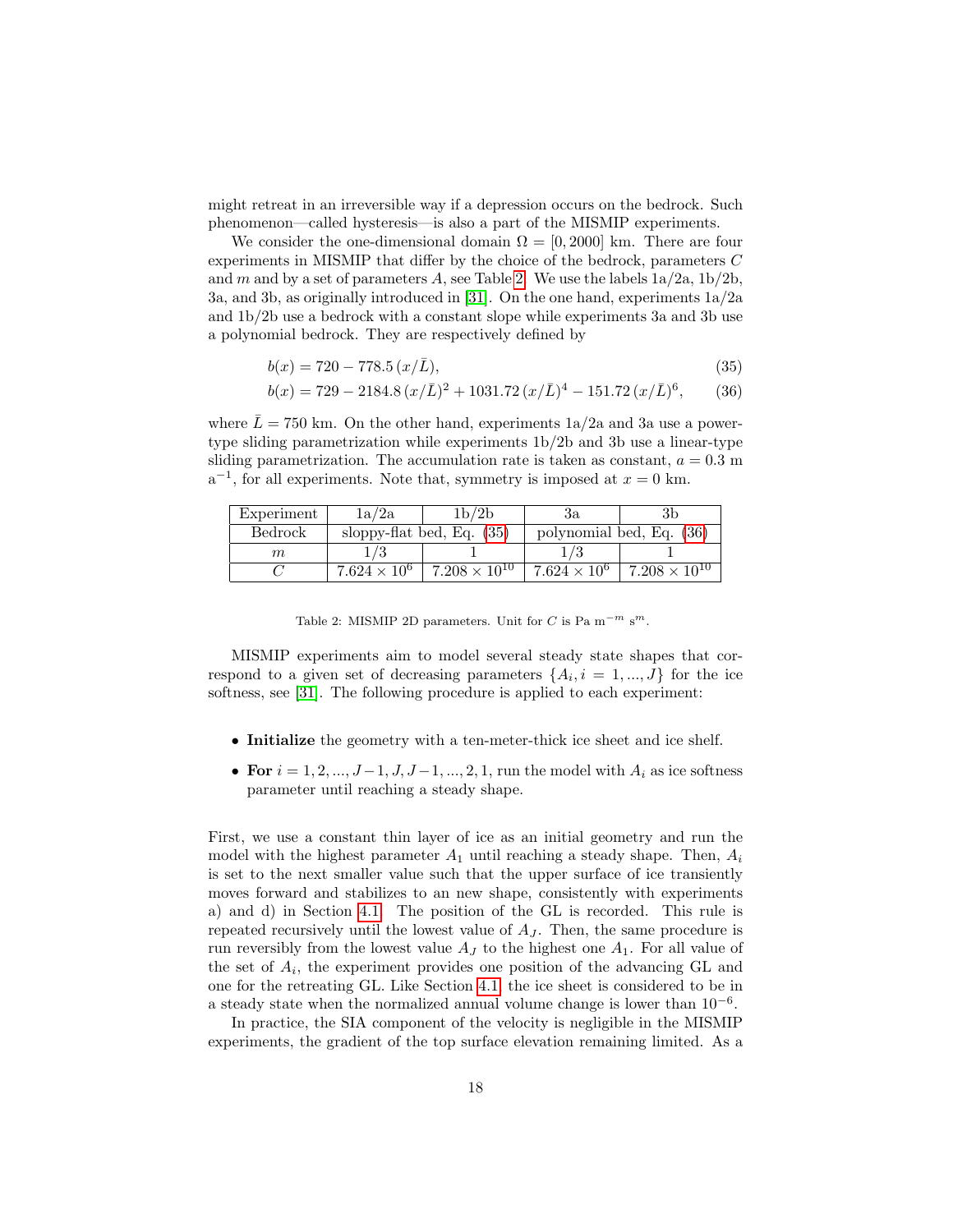consequence, we do not account for the SIA component. Experiment 1a/2a is run three times with a Fixed Grid (FG) strategy of various resolutions (h  $\sim$  7 km,  $\sim$  3.5 km and  $\sim$  1.7 km) and once with an Adaptive Grid (AG) strategy, see Section [3.2.3.](#page-14-0) Experiments 1b/2b, 3a, and 3b are run with an AG strategy only. Adaptivity parameters are  $h_{\min} \sim 0.1$  km,  $h_{\max} \sim 14$  km and  $L_f = 10$ km, i.e. the resolution close to the GL is  $\sim 100$  meters and  $\sim 10$  km otherwise.

To validate our results, we use the following analytic expression for the ice softness parameter A with respect to the GL position  $x_{GL}$ :

<span id="page-19-0"></span>
$$
A(x_{GL}) = \left[4^n C(ax_{GL})^{m+1}\right] / \left[ (\rho g)^{n+1} \left(1 - \frac{\rho}{\rho_w}\right)^n \left(-\frac{\rho_w}{\rho}b(x_{GL})\right)^{n+m+3}\right].
$$
\n(37)

This formula is derived from the boundary layer theory presented in [\[34\]](#page-28-0), and is valid only for steady GLs.

Fig. [5](#page-20-0) left (resp. right) displays the advancing (resp. retreating) steady state shapes reached when  $A$  is decreasing (resp. increasing) for experiments 1a/2a and 3a with an AG strategy. Experiment 1a/2a shows a regular advance of the GL for decreasing A and a quasi-symmetric retreat for re-increasing A. The reversibility of the GL is then verified in this case. As expected [\[34\]](#page-28-0), this is no longer the case with experiment 3a since a depression occurs in the bedrock. Indeed, when the advancing GL reaches the upward-sloping part of the bed, it jumps to the next downward-sloping part. The same appends during the retreating stage.

Fig. [6](#page-21-0) displays the ice softness A as a function of the GL position for several grid strategies and experiments. For the lowest mesh resolution in the experiment 1a/2a with FG strategy, the GL does not follow the advancing stages during retreating ones in a symmetric way. Indeed, when the parameter A re-increases, the GL remains stuck for a few stages before retreating. This delay was already observed in [\[39\]](#page-29-1). However, when using a finer mesh, the misfit between advancing and retreating positions decreases and the two phases get closer. Moreover, the GL positions converge to the analytic solution [\(37\)](#page-19-0). Interestingly, retreating GL positions are closer to the solution than advancing ones for low mesh resolutions. This is also slightly visible when using an AG strategy. This indicates that a finer mesh is required to represent the advancing GL than the retreating one with the same accuracy. As observed earlier, the GL is reversible and fits the analytic solution when strongly refining the mesh close to the GL  $(AG)$ . In contrast, the GL of experiment  $1b/2b$  is slightly less reversible than for the experiment 1a/2a. Indeed, the linear-type basal sliding parametrization induces a sharper and narrower transition in the SSA velocity, such that an even more intensive refinement is needed to improve the GL reversibility. Moreover, as already observed the retreating GL is closer to the solution than the advancing one. An additional experiment (not shown) with a greater accuracy close to the GL ( $h_{\text{min}} = 0.01$  km) shows indistinguishable advancing and retreating curves. As expected, the GL of experiment 3a displays a jump where the bed is upward-sloping and the retreating stage takes a different path. Both advancing and retreating positions fit perfectly the analytic solution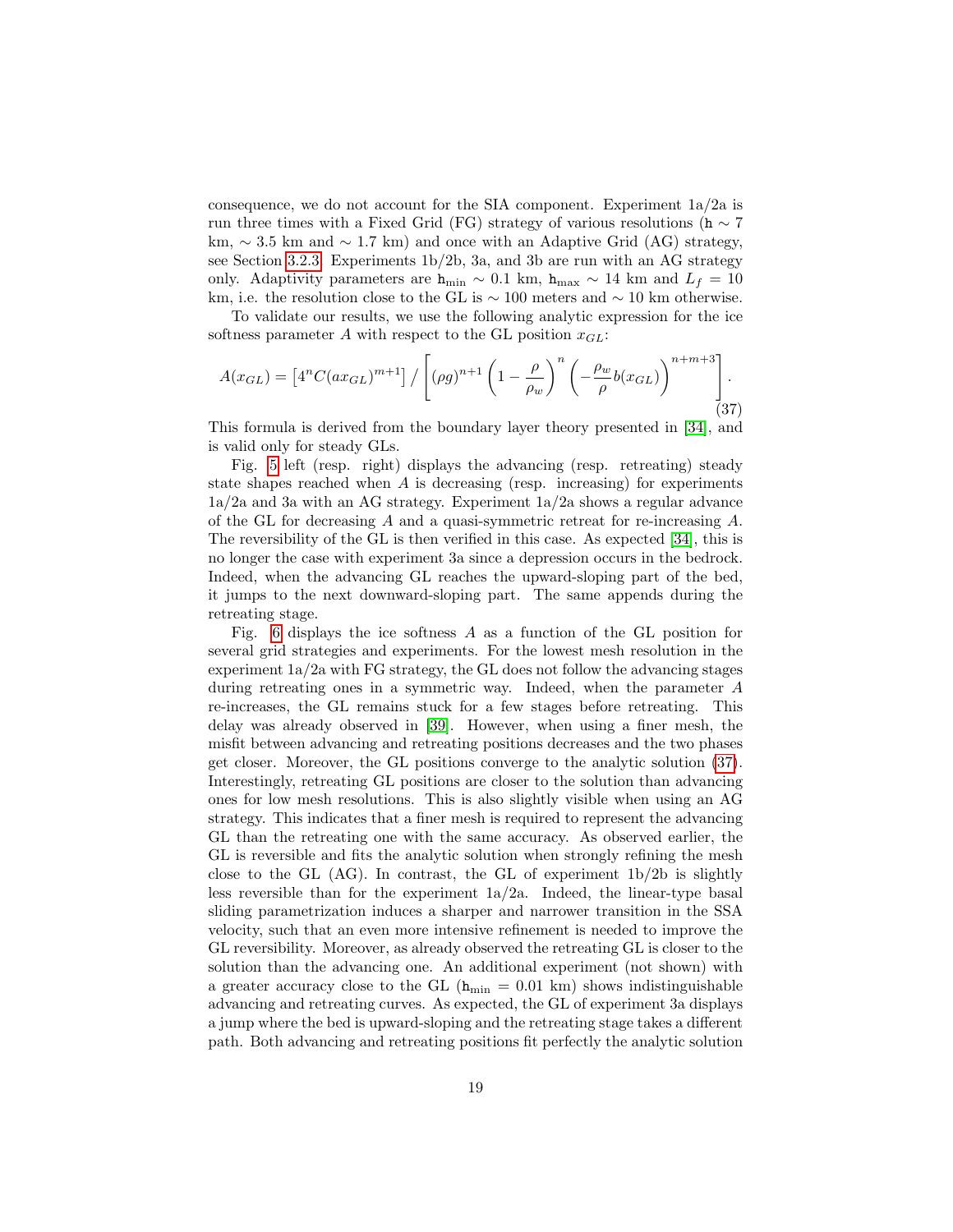

<span id="page-20-0"></span>Figure 5: Advancing (left) and retreating (right) steady state shapes for experiments 1a/2a (top) and 3a (bottom) when using an AG strategy.

[\(37\)](#page-19-0). Like experiment  $1b/2b$  compared to  $1a/2a$ , the GL of experiment 3b does not follow the analytic solution [\(37\)](#page-19-0) as neatly as experiment 3a does, especially during the advancing stages. However, the misfit in experiment 3b can be reduced by further refining (to  $h_{min} = 0.01$  km) in this transition zone as done for experiment 1b/2b.

#### 4.3. MISMIP 3D

Two-dimensional ice sheets miss blustering effects on the Grounding Line (GL) that are induced by lateral stresses [\[13\]](#page-27-2). In order to capture these effects one has to include the second horizontal dimension. In this section, we report one of the MISMIP 3D [\[30\]](#page-28-4) experiments that involves a three-dimensional ice sheet. In contrast to MISMIP 2D, MISMIP 3D aims to verify the reversibility of the GL under a perturbation in the sliding parametrization C.

Consider the horizontal domain  $\Omega = [0, 800] \times [0, 50]$  km and a flat sloppy bedrock defined by  $b(x, y) = -100 - x/1000$ , see Fig. [7.](#page-22-0) We assume a constant accumulation rate  $a = 0.5$  m a<sup>-1</sup>, such that the presence of an upstream ice sheet and of a downstream ice shelf are guaranteed. Symmetry is imposed at  $x = 0$  km while, at the ocean boundary of the ice shelf  $(x = 800 \text{ km})$ , the ice pressure is balanced by the hydrostatic sea water pressure (condition [\(15\)](#page-7-0)). Either a free-slip boundary condition or a free condition for the SSA (equations  $(12)$   $(13)$ ) occurs on the side  $y = 0$  km (also called side A), while another freeslip boundary condition for the SSA occurs at  $y = 50$  km (also called side B).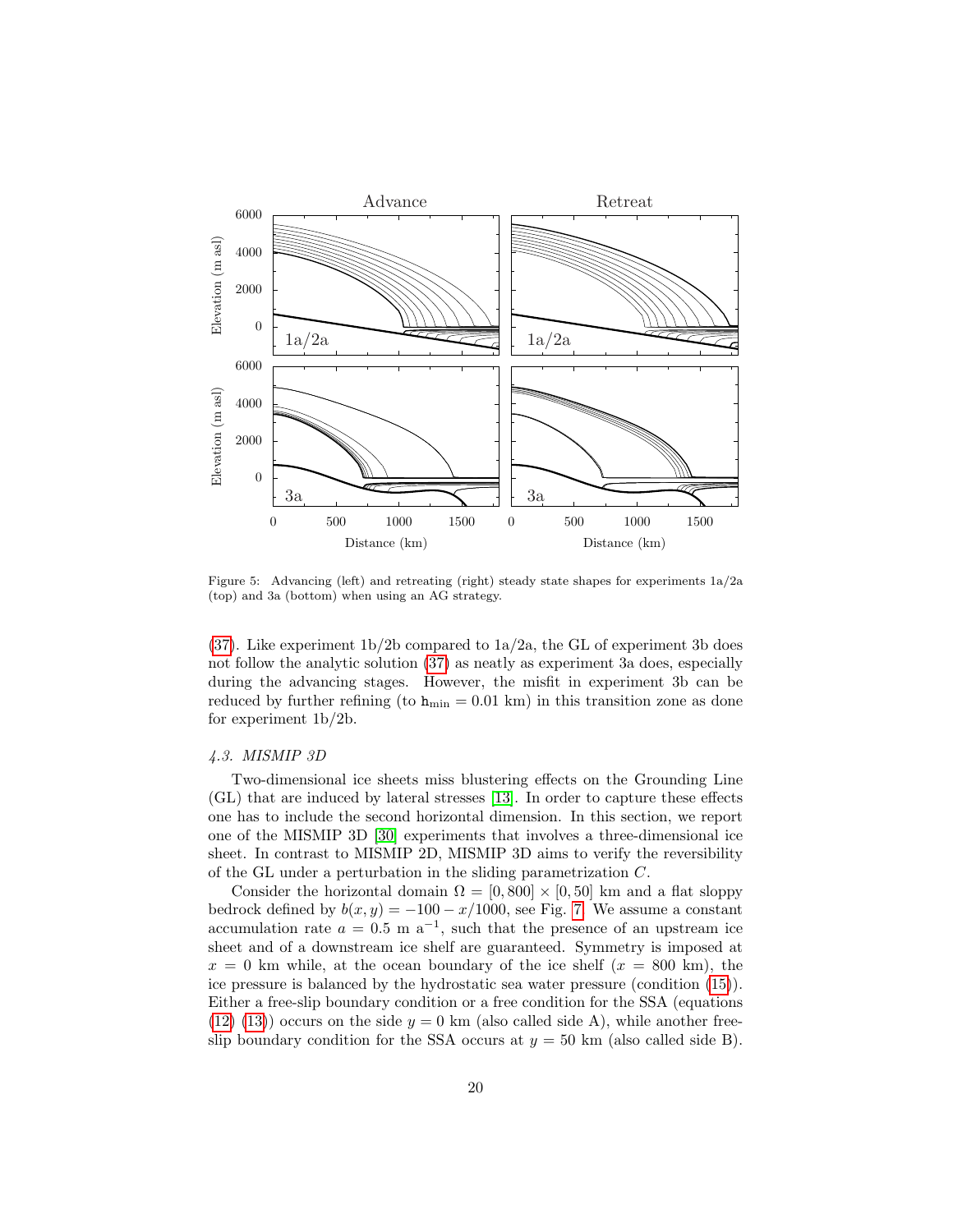

<span id="page-21-0"></span>Figure 6: Parameter A with respect to the GL position when using FG and AG strategies. The analytic solution is drawn with the bold line from the formula [\(37\)](#page-19-0).

As ice softness, we use the parameter  $A = 4.6416 \times 10^{-26}$  Pa<sup>-3</sup> s<sup>-1</sup>, and as sliding law, we use  $m = 1/3$  and

$$
C(x,y) = \bar{C} \left[ 1 - \bar{a} \exp \left( -\frac{(x - x_{GL}(0))^2}{2 \left( 150 \times 10^3 \right)^2} - \frac{y^2}{2 \left( 10 \times 10^3 \right)^2} \right) \right],\tag{38}
$$

where  $x_{GL}(y)$  is the x-coordinate of the GL at the ordinate y,  $\bar{a} \geq 0$  is the perturbation amplitude and  $\bar{C} = 7.624 \times 10^6$  Pa m<sup>-1/3</sup> s<sup>1/3</sup> [\[30\]](#page-28-4). When  $\bar{a} = 0$ ,  $C = \overline{C}$  is constant. When  $\overline{a} > 0$ , the sliding coefficient  $C(x, y)$  contains a perturbation by a Gaussian function which is maximal at point  $(x_{GL}(0), 0)$  of the GL (black point in Fig. [7\)](#page-22-0).

The MISMIP 3D experiment consists of four steps, the model being transiently run with changing boundary and sliding conditions as indicated in Table [3.](#page-22-1) Like for MISMIP 2D, the ice geometry of step 1 is initialized by a tenmeter-thick layer of ice (grounded and floating) on  $\Omega$ . Afterwards, the initial geometries of steps 2, 3 and 4 are taken from the last geometries obtained in steps 1, 2 and 3, respectively.

In step 1, we impose a free-slip condition on side A and apply a sliding condition without perturbation, i.e.  $\bar{a} = 0$ . In such configuration, the problem is symmetric in  $y$ , such that the two-dimensional model can be used. The model is run until a steady state shape is reached. In step 2, the boundary condition on side A is released into an entirely free condition. Since, the problem is no longer symmetric, we run the three-dimensional model until reaching a new steady state shape. In step 3, we apply a perturbation in the sliding condition by setting  $\bar{a} = 0.75$  and running the model for 100 years. In step 4, we remove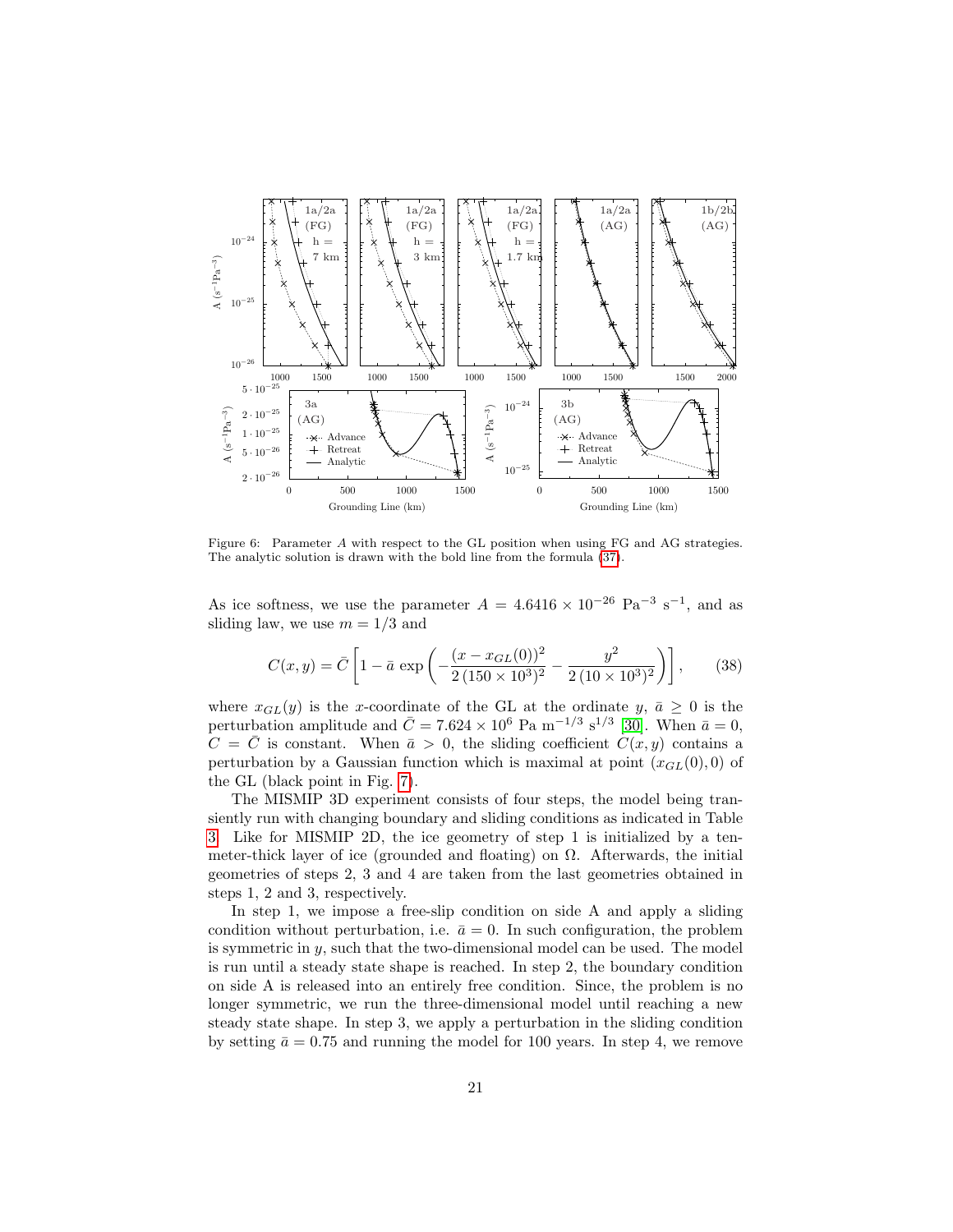![](_page_22_Figure_0.jpeg)

<span id="page-22-0"></span>Figure 7: Set-up of the MISMIP 3D experiment. The black point corresponds to the place where the perturbation is maximal.

| Step $J$            |              |              |             |              |  |  |
|---------------------|--------------|--------------|-------------|--------------|--|--|
| Condition on side A | free-slip    | free         |             |              |  |  |
|                     |              |              | 0.75        |              |  |  |
| Simulation time     | steady state | steady state | $100$ years | steady state |  |  |
| Model dimension     |              |              |             |              |  |  |

<span id="page-22-1"></span>Table 3: MISMIP 3D parametrization of boundary and sliding conditions for each one of the four steps.

the perturbation by setting  $\bar{a} = 0$  and run the model until reaching a new steady state shape. The ice sheet is considered to be in a steady state when the normalized annual volume change is lower than 10−<sup>5</sup> and when the annual GL position change on side A is lower than 1 m.

Like for MISMIP 2D, we only consider the SSA model since the SIA components of the velocity are negligible in the MISMIP 3D experiments, the gradients of the involved ice sheet surfaces being low. Steps 1-4 are performed with the two grid strategies, see Section [3.2.3.](#page-14-0) First, we use a regular Fixed Grid (FG) on  $\Omega$  with h ~ 1.5 km. Second, we use an Adaptive Grid (AG) with the parameters h<sub>min</sub> ~ 0.2 km, h<sub>max</sub> ~ 6 km and  $L_f = 20$  km, i.e. the resolution close to the GL is 200 meters and 6 km elsewhere. For both AG and FG, the number of points of the mesh is comparable:  $\sim 15000$ .

The profiles of the ice sheets at time  $t_{S_J}$  – the last iteration of step  $J$  –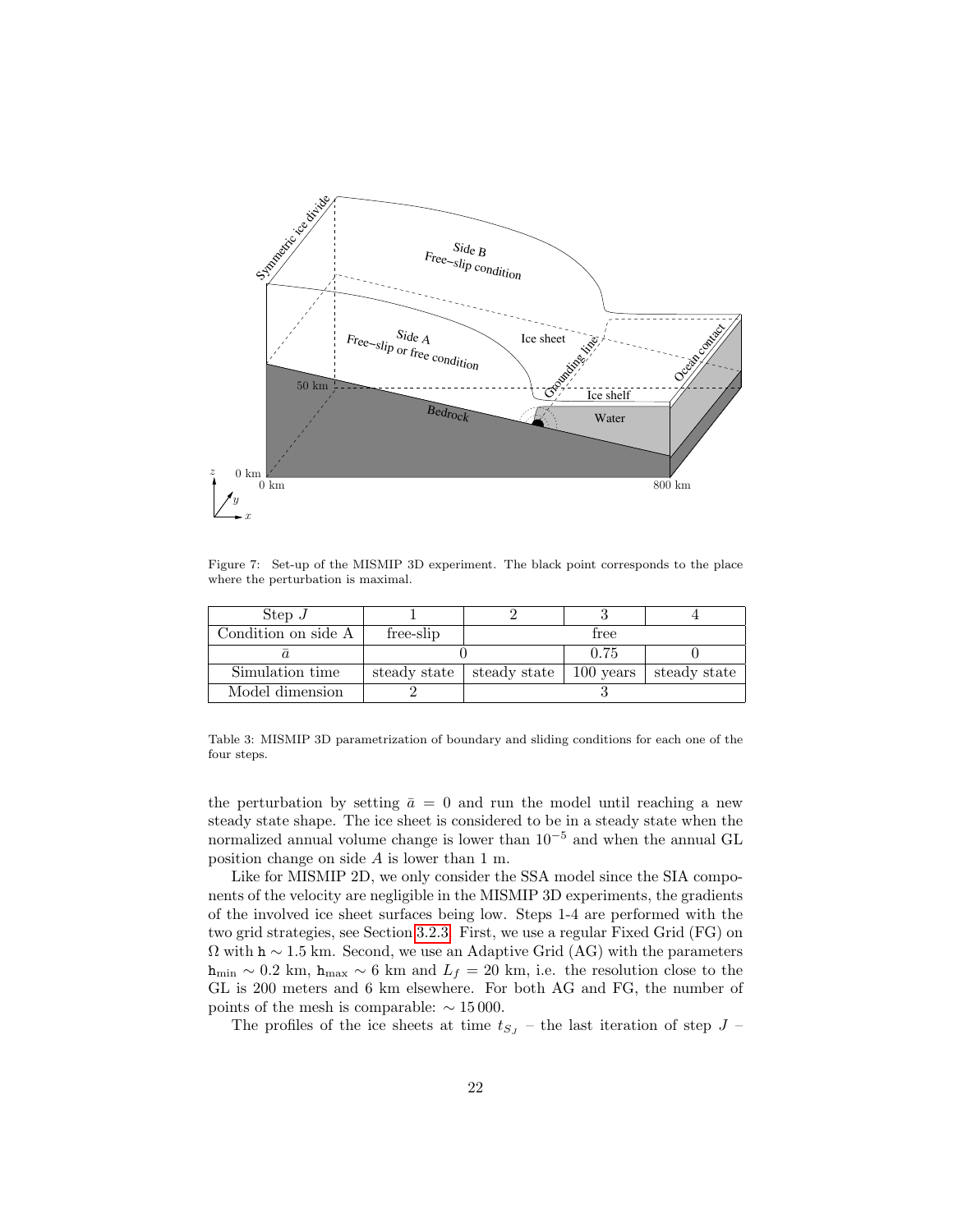for  $J = 1, 2, 3, 4$  $J = 1, 2, 3, 4$  are displayed in Fig. [8](#page-23-0) when using an AG strategy. Table 4 displays the GL variations during step  $J$  on side  $A$  and  $B$ :

$$
dx_{GL}^{A,J} := x_{GL}(y_A, t_{S_J}) - x_{GL}(y_A, t_{S_{J-1}}),
$$
\n(39)

$$
dx_{GL}^{B,J} := x_{GL}(y_B, t_{SJ}) - x_{GL}(y_B, t_{SJ-1}),
$$
\n(40)

where  $y_A = 0$  km and  $y_B = 50$  km. Fig. [9](#page-24-0) displays the x-velocity and y-velocity fields at time  $t_{S_2}$  (just before perturbation),  $t_{S_2+1}$  (just after perturbation), and  $t_{S_3}$  (just before removing the perturbation) using an AG strategy. Eventually, the evolutions of the GL after perturbation (step 3) and after removing the perturbation (step 4) are displayed on Fig. [10](#page-25-0) for both FG and AG strategies.

![](_page_23_Figure_4.jpeg)

<span id="page-23-0"></span>Figure 8: Upper and lower surfaces of the ice sheet at the end of steps 1, 2, 3 and 4 on side A (dashed-dotted line) and B (continuous line) with an AG strategy.

| Step $J$ |         |     |      |      |         |         |             |                        |
|----------|---------|-----|------|------|---------|---------|-------------|------------------------|
| Grid     | FG      |     | FG   | AG   | FG      | AG      | $_{\rm FG}$ | $\mathbf{A}\mathbf{G}$ |
| dx<br>GL | $0.9\,$ | 7.5 | 40.8 | 22.1 | $-26.9$ | $-19.7$ | 13.9        | $2.4\,$                |
| ax       |         |     |      | 1.0  |         |         | 12.4        | $-1.6$                 |

<span id="page-23-1"></span>Table 4: GL variations (unit: km) using an AG strategy during step J on sides A and B.

When using the AG strategy, the GL position stabilizes at  $\sim$  475 km from the origin at the end of step 1. During step 2, the GL advances by  $\sim 7.5$ km on side A and by  $\sim 12$  km on side B. Indeed, lateral velocities (Fig. [9\)](#page-24-0) appear after releasing the free-slip condition into an total-free condition on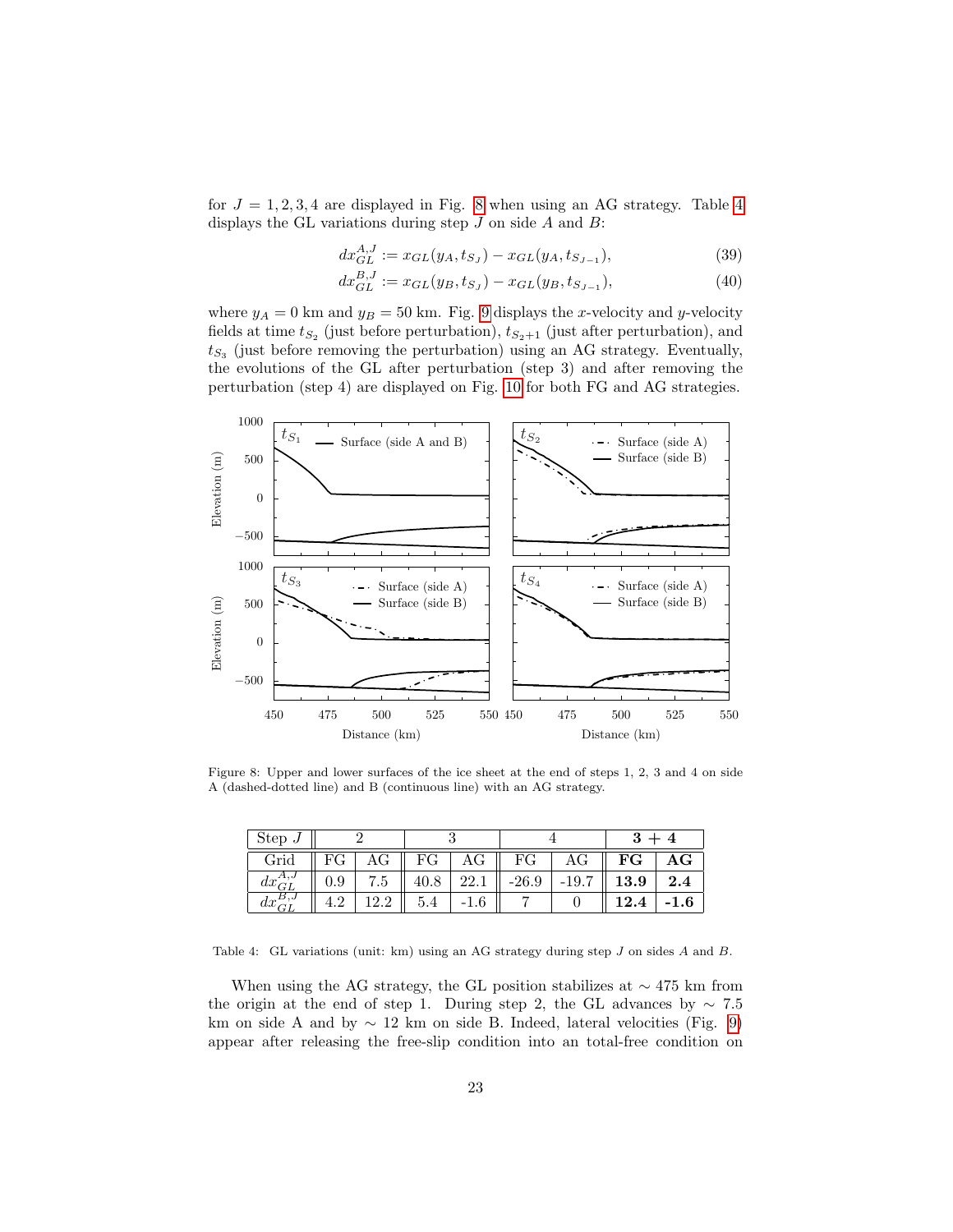![](_page_24_Figure_0.jpeg)

<span id="page-24-0"></span>Figure 9: x-SSA-velocity (left) and y-SSA-velocity (right) fields sky view before perturbation (time  $t_{S_2}$ ), just after perturbation (time  $t_{S_2+1}$ ) and after 100 years (time  $t_{S_3}$ ), respectively. The GL is drawn with the bold line.

side A. This generates a lateral flux and then reduces the flux of ice along the GL. As a consequence, the GL moves forward to compensate the excess of accumulation. This is even more pronounced on side B, where the flux is reduced the most. In step 3, the sliding perturbation substantially impacts the lateral and longitudinal velocities (Fig. [9\)](#page-24-0). On side A, longitudinal velocities substantially amplify close to GL while the lateral velocities become negative upstream the GL (where the perturbation is maximal) and positive downstream. One hundred years later, the perturbed ice flow has moved the GL forward by  $\sim22$  km on side A and moved the GL backward by  $\sim1.6$  km on side B. Once the perturbation removed (in step 4), the GL on side A moves back almost to its original position, ∼ 2.5 km in front of this one while the GL on side B almost does not move. We conclude that using an AG strategy allows us to reproduce a correct reversible GL.

The FG strategy shows significant differences in its effect on the GL position compared to the AG during steps 3 and 4. During step 3, the GL advances twice more:  $\sim$  41 km on side A, and advances by  $\sim$  5 km on side B while it slightly retreats when using an AG. In contrast with AG, the GL hardly recovers the position it had before the perturbation during step 4. Indeed, the difference between the GL positions exceeds 12 km from side A to side B. Like with MISMIP 2D, this underlines that the FG strategy can only reproduce a reversible GL if the number of unknowns is much larger compared to AG, making the FG strategy impractical for real world problems.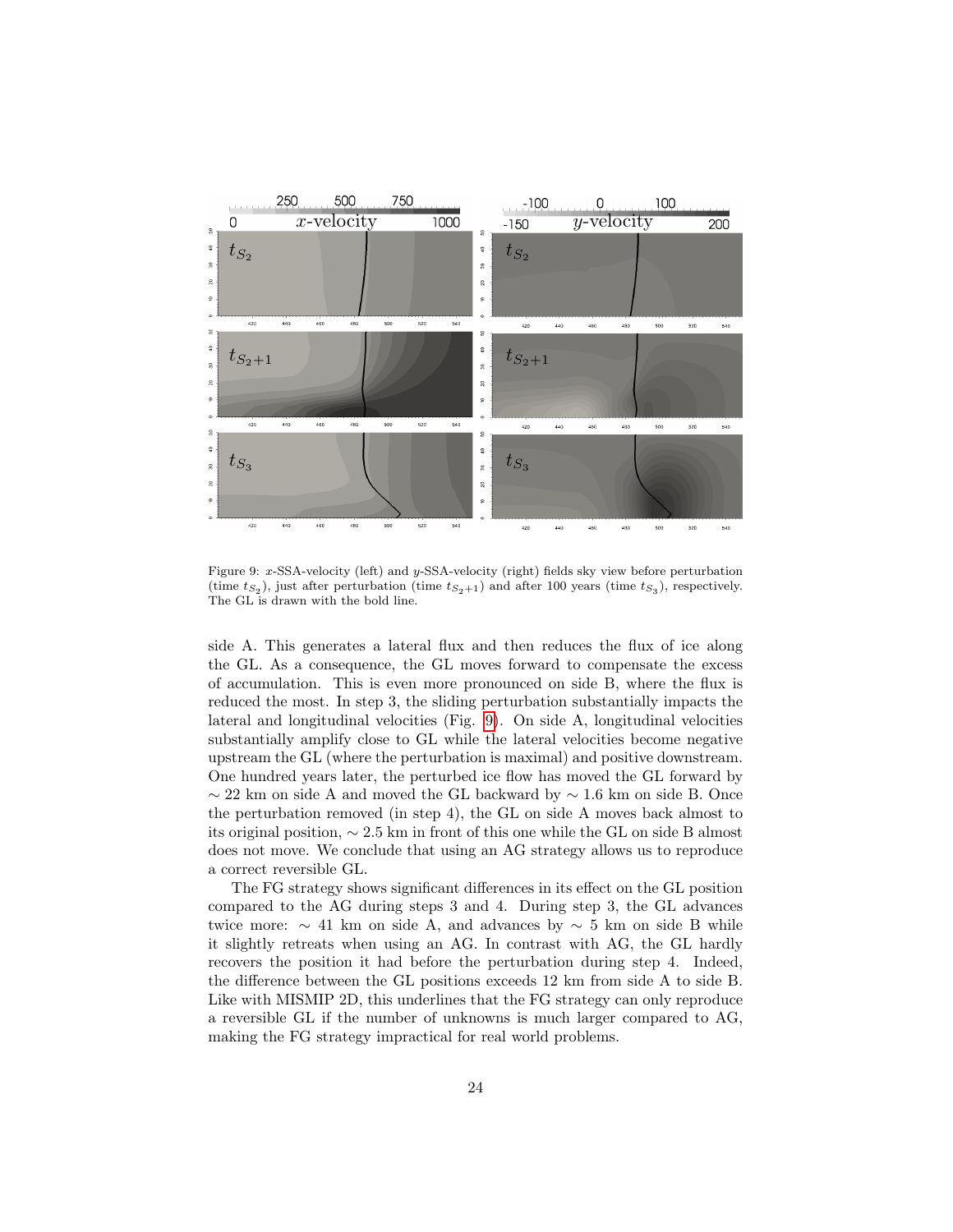![](_page_25_Figure_0.jpeg)

<span id="page-25-0"></span>Figure 10: Evolution of the GL (sky view) during step 2 (advance, top) and step 3 (retreat, bottom) with FG (left) and AG (right) strategies. The bold lines correspond to the first ice geometry, continuous lines correspond to transient geometries every 10 years and the dashed lines correspond to the last geometry (after 100 years).

#### 5. Perspectives

In all MISMIP experiments, adaptivity was found essential to reproduce the correct motion of the GL with reasonable computational cost. Using the reversibility of the GL as a criterion to assess the quality of the mesh, we found that ∼ 100-metre-large elements were needed in a 20 km large zone surrounding the GL zone, while ∼ 10-kilometre-large elements were enough outside this zone. Such numbers were found empirically and are expected to change when using different parameters. Ideally, an adaptivity procedure should be independent of any physical parameter. In particular, implementing residual or hierarchic a posteriori error estimators for the SSA equation, like the ones proposed in [\[1\]](#page-26-7) and [\[41\]](#page-29-4) respectively, might be one way to build more robust local refinement procedures. This issue will be addressed in a future work.

Our model is based on the linear superposition of a one-dimensional vertical model (SIA) and a two-dimensional horizontal model (SSA) to reconstruct the three-dimensional ice flow. Even if this superposition is physically justified for most of ice sheets and ice shelves [\[39\]](#page-29-1), our model might miss local threedimensional effects of the ice flow. Such effects can only be accounted for by a three-dimensional model like the First Order Approximation (FOA) [\[4\]](#page-26-4). Comparing "SIA + SSA" and FOA solutions would be of interest to confirm or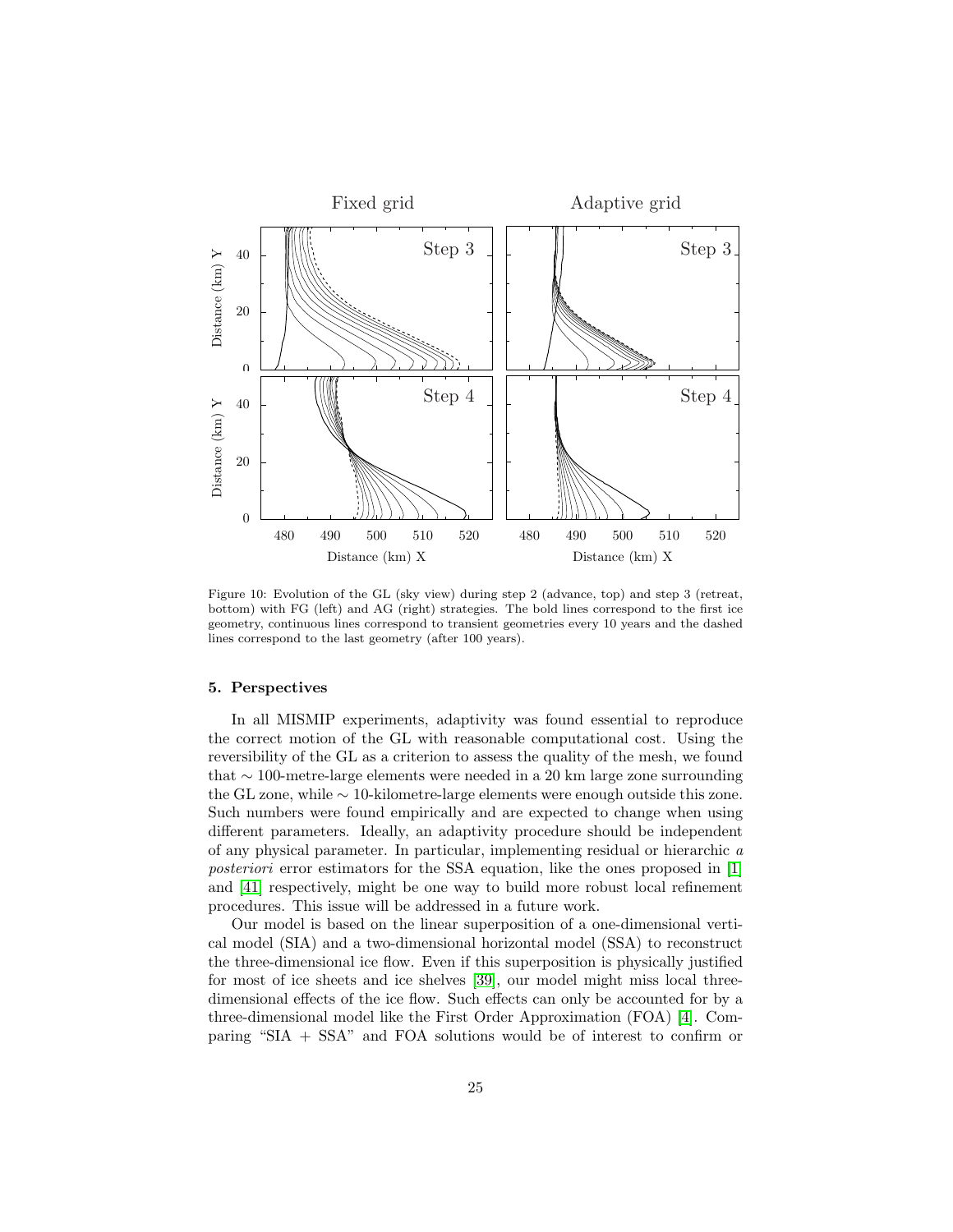discount the validity of the linear superposition "SIA + SSA" for marine ice sheets.

As a long term perspective, our model aims to be applied to real ice sheets and ice shelves. For that, one needs to account for further physical aspects of ice sheets and ice shelves. First, one needs to model the ice temperature field and its two-way effects on the ice flow behaviour. Second, a parametrization of the bed yield stress with respect to the presence of basal water in the till [\[6\]](#page-26-0) is highly desirable, but this would require an additional hydrological model. Third, a complete mass balance model needs to be advocated. This includes a sub-glacial and surfacial melting model, an ice accumulation model and a calving model that accounts for the formation of icebergs.

#### 6. Acknowledgements

The authors thank Ralf Kornhuber for his support, Ed Bueler for helpful discussions and Maria Baden for English proofreading.

#### References

- <span id="page-26-7"></span>[1] J. Baranger and H. El Amri. Estimateurs a posteriori d'erreur pour le calcul adaptatif d'écoulements quasi-newtoniens. RAIRO - Modélisation mathématique et analyse numérique, 25:31–47, 1991.
- <span id="page-26-5"></span>[2] J. W. Barrett and W. B. Liu. Finite element approximation of the p-Laplacian. Mathematics of Computation, 61:523–537, 1993.
- <span id="page-26-6"></span>[3] R. Bermejo and J.A. Infante. A multigrid algorithm for the p-Laplacian. SIAM J. Sci. Comput., 21:1774–1789, December 1999.
- <span id="page-26-4"></span>[4] H. Blatter. Velocity and stress fields in grounded glaciers: a simple algorithm for including deviatoric stress gradients. J. Glaciol., 41(138):333–344, 1995.
- <span id="page-26-3"></span>[5] J. Brown, B. Smith, and A. Ahmadia. Achieving textbook multigrid efficiency for hydrostatic ice sheet flow. SIAM J. Scientific Computing. Accepted for publication.
- <span id="page-26-0"></span>[6] E. Bueler and J. Brown. Shallow shelf approximation as a "sliding law" in a thermomechanically coupled ice sheet model. Journal of Geophysical Research - Earth Surface, 114(F3):F03008+, July 2009.
- <span id="page-26-1"></span>[7] D. Docquier, L. Perichon, and F. Pattyn. Representing grounding line dynamics in numerical ice sheet models: Recent advances and outlook. Surveys in Geophysics, 32:417–435, 2011.
- <span id="page-26-2"></span>[8] G. Durand, O. Gagliardini, B. de Fleurian, T. Zwinger, and E. Le Meur. Marine ice sheet dynamics: Hysteresis and neutral equilibrium. Journal of Geophysical Research, 114, 2009.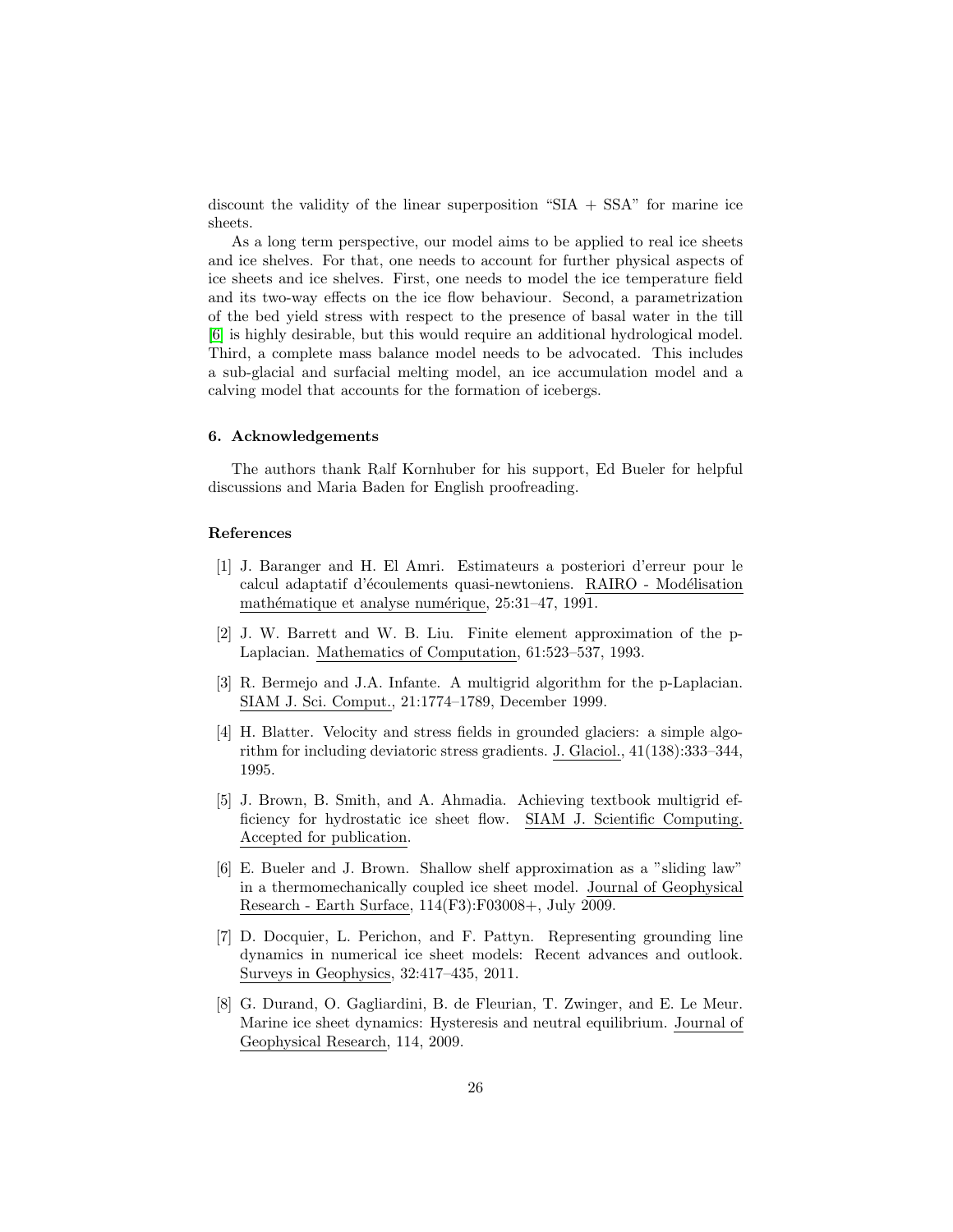- <span id="page-27-3"></span>[9] G. Durand, O. Gagliardini, T. Zwinger, E. Le Meur, and R. C.A. Hindmarsh. Full Stokes modeling of marine ice sheets: influence of the grid size. Annals of Glaciology, 50(52):109–114, 2009.
- <span id="page-27-10"></span>[10] D.L. Egholm and S.B. Nielsen. An adaptive finite volume solver for ice sheets and glaciers. Journal of Geophysical Research, 115:F01006, 2010.
- <span id="page-27-11"></span>[11] A. Ern and J.L. Guermond. Theory and practice of finite elements. Springer, 2004.
- <span id="page-27-7"></span>[12] R. Glowinski. Handbook of Numerical Analysis: Numerical Methods for Fluids (Part 3), volume 9. Elsevier Science Ltd, 2003.
- <span id="page-27-2"></span>[13] D. Goldberg, D. M. Holland, and C. Schoof. Grounding line movement and ice shelf buttressing in marine ice sheets. Journal of Geophysical Research, 114(F04026), 2009.
- <span id="page-27-9"></span>[14] C. Gräser. Convex Minimization and Phase Field Models. PhD thesis, FU Berlin, 2011.
- <span id="page-27-4"></span>[15] C. Gräser and R. Kornhuber. Multigrid methods for obstacle problems. Journal of Computational Mathematics, 27(1):1–44, 2009.
- <span id="page-27-5"></span>[16] C. Gräser, U. Sack, and O. Sander. Truncated nonsmooth Newton multigrid methods for convex minimization problems. In Domain Decomposition Methods in Science and Engineering XVIII, volume 70 of Lecture Notes in Computational Science and Engineering, pages 129–136. Springer Berlin Heidelberg, 2009.
- <span id="page-27-14"></span>[17] C. Gräser and O. Sander. The dune-subgrid module and some applications. Computing, 86(4):269–290, 2009.
- <span id="page-27-13"></span>[18] C. Gräser and O. Sander. Polyhedral Gauß–Seidel converges. Preprint 696, Matheon, 2010.
- <span id="page-27-1"></span>[19] R. Greve and H. Blatter. Dynamics of Ice Sheets and Glaciers. Springer Verlag, 2009.
- <span id="page-27-12"></span>[20] W. Hackbusch. Multi-grid methods and applications. Springer series in computational mathematics. Springer, 1985.
- <span id="page-27-8"></span>[21] Y. Q. Huang, R. Li, and W. Liu. Preconditioned descent algorithms for p-Laplacian. J. Sci. Comput., 32:343–371, August 2007.
- <span id="page-27-0"></span>[22] I. Joughin and R. B. Alley. Stability of the west antarctic ice sheet in a warming world. Nature Geoscience, 4:506–513, 2011.
- <span id="page-27-6"></span>[23] G. Jouvet and E. Bueler. Steady, shallow ice sheets as obstacle problems: well-posedness and finite element approximation. SIAM J. Appl. Math., 72(4):1292–1314, 2012.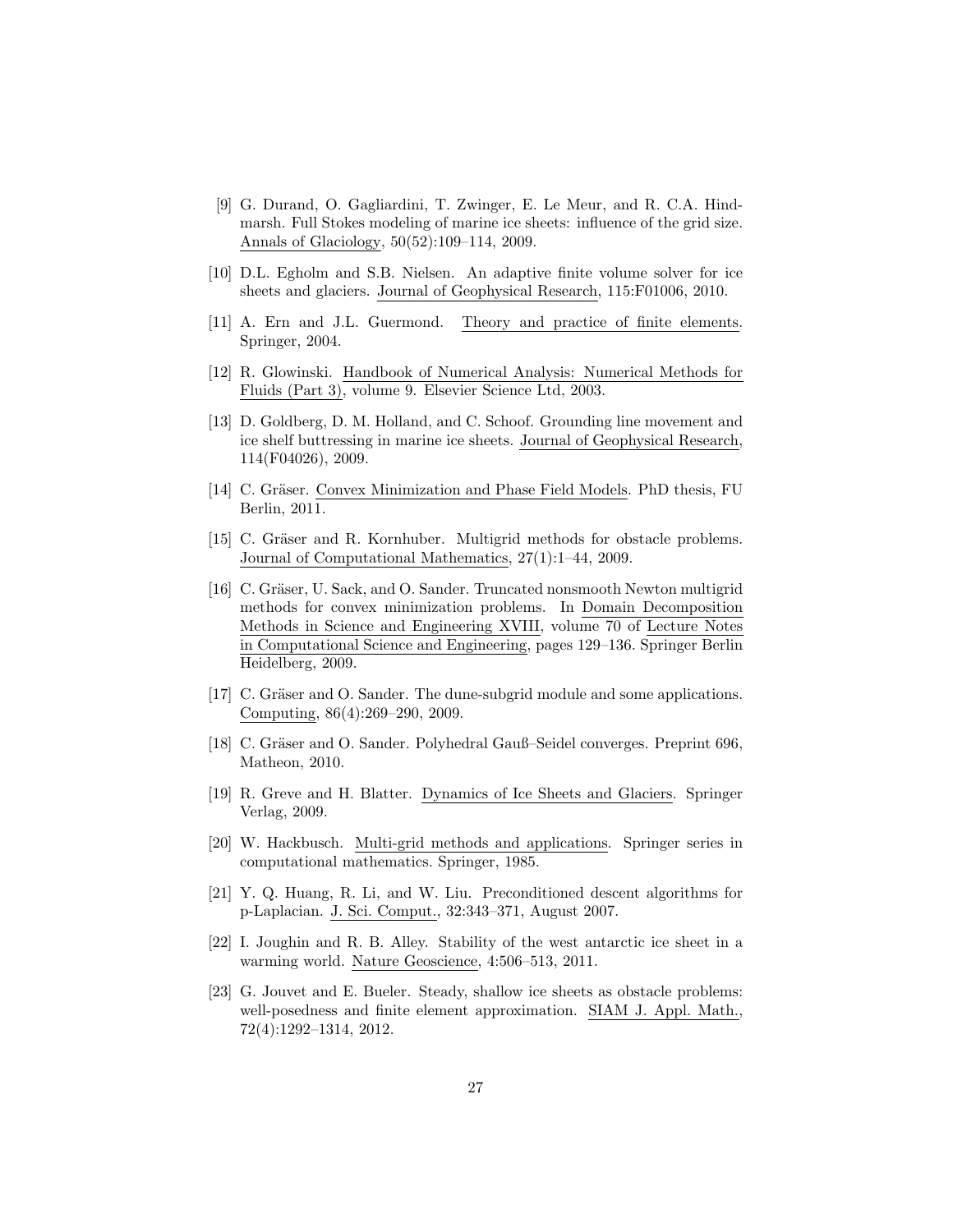- <span id="page-28-3"></span>[24] G. Jouvet, E. Bueler, C. Gräser, and R. Kornhuber. A nonsmooth Newton multigrid method for a hybrid, shallow model of marine ice sheets. 8th International Conference on Scientific Computing and Applications. AMS, 2012.
- <span id="page-28-9"></span>[25] R. Kornhuber. Monotone multigrid methods for elliptic variational inequalities. I. Numer. Math., 69(2):167–184, 1994.
- <span id="page-28-8"></span>[26] R. Kornhuber. Nonlinear multigrid techniques. 'Theory and Numerics of Differential Equations', Springer., pages 179–229, 2001.
- <span id="page-28-11"></span>[27] R. J. Leveque. Finite Volume Methods for Hyperbolic Problems. Cambridge Univ. Press, 2002.
- <span id="page-28-6"></span>[28] W. S. B. Paterson. The Physics of Glaciers. Pergamon, 3rd edition, 1994.
- <span id="page-28-2"></span>[29] F. Pattyn, A. Huyghe, S. De Brabander, and B. De Smedt. Role of transition zones in marine ice sheet dynamics. Journal of Geophysical Research, 111(F2):1–10, 2006.
- <span id="page-28-4"></span>[30] F. Pattyn, Perichon L., Durand G., Favier L., Gagliardini O., Hindmarsh R. C. A., Zwinger T., Albrecht T., Cornford S., Docquier D., Furst J. J., Goldberg D., Gudmundsson H., Humbert A., Hutten M., Huybrechts P., Jouvet G., Kleiner T., Larour E., Martin D., Morlighen M., Payne A. J., Pollard D., Ruckamp M., Rybak O., Seroussi E., Thoma M., and Wilkens N. Grounding-line migration in plan-view marine ice-sheet models: results of the ice2sea MISMIP3d intercomparison. Accepted for publication in Journal of Glaciology, 2012.
- <span id="page-28-5"></span>[31] F. Pattyn, C. Schoof, L. Perichon, R. C. A. Hindmarsh, E. Bueler, B. de Fleurian, G. Durand, O. Gagliardini, R. Gladstone, D. Goldberg, G. H. Gudmundsson, V. Lee, F. M. Nick, A. J. Payne, D. Pollard, O. Rybak, F. Saito, and A. Vieli. Results of the marine ice sheet model intercomparison project, MISMIP. The Cryosphere Discussions, 6(1):267–308, 2012.
- <span id="page-28-12"></span>[32] C. Raymond. Deformation in the vicinity of divides. Journal of Glaciology, 34:357–373, 1983.
- <span id="page-28-1"></span>[33] C. Schoof. Variational methods for glacier flow over plastic till. J. Fluid Mech., 555:299–320, 2006.
- <span id="page-28-0"></span>[34] C. Schoof. Ice sheet grounding line dynamics: Steady states, stability, and hysteresis. Journal of Geophysical Research, 112(F3):F03S28+, July 2007.
- <span id="page-28-7"></span>[35] C. Schoof. Coulomb friction and other sliding laws in a higher order glacier flow model. Mathematical Models and Methods in Applied Sciences, 2009.
- <span id="page-28-10"></span>[36] J. Stoer and R. Bulirsch. Introduction to Numerical Analysis. Springer, Berlin, New York, 3. edition, 2002.